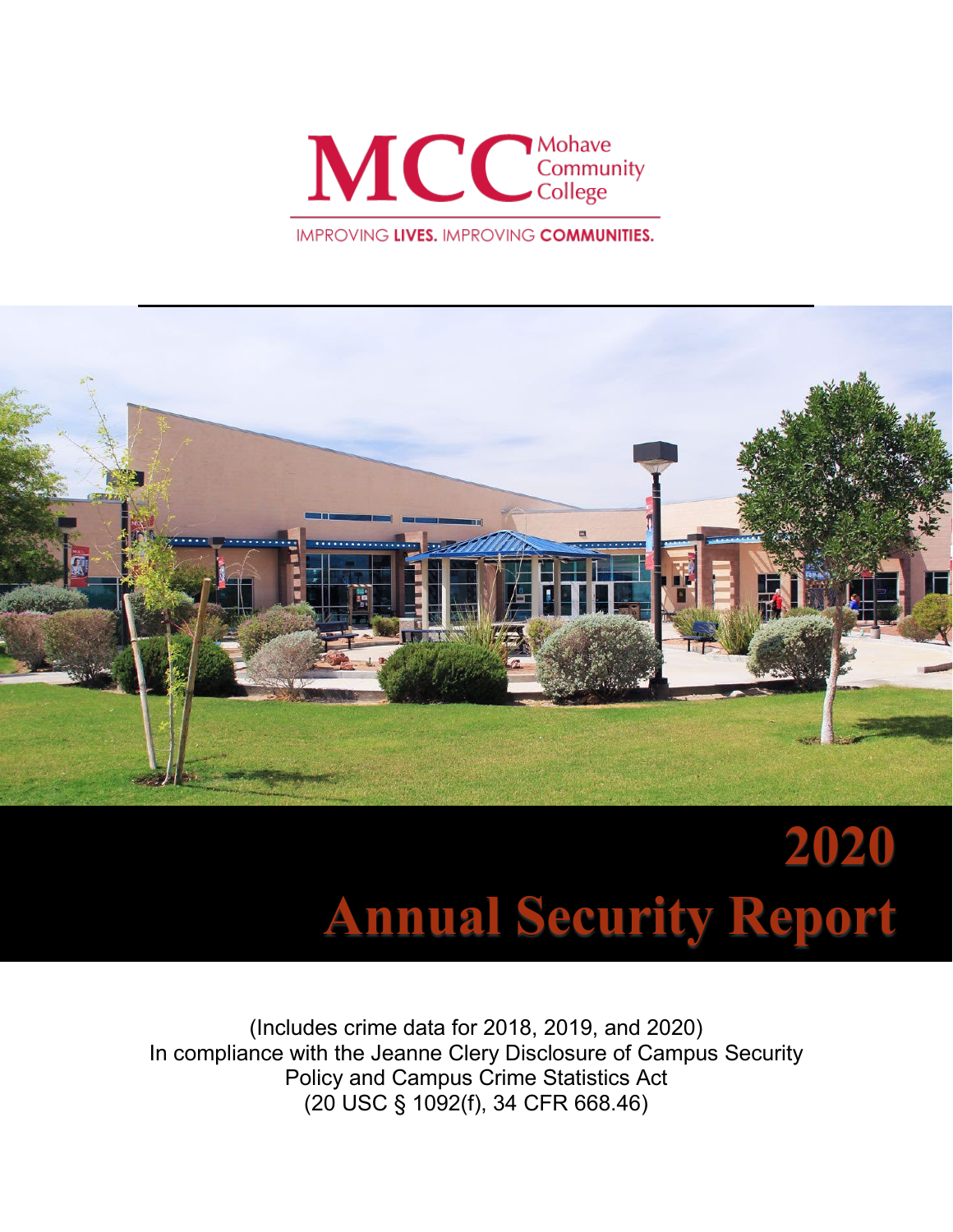# Contents

<span id="page-1-0"></span>

| The Jeanne Clery Disclosure of Campus Security Policy and Campus Crime  3 |  |
|---------------------------------------------------------------------------|--|
|                                                                           |  |
|                                                                           |  |
|                                                                           |  |
|                                                                           |  |
|                                                                           |  |
|                                                                           |  |
|                                                                           |  |
|                                                                           |  |
|                                                                           |  |
|                                                                           |  |
|                                                                           |  |
|                                                                           |  |
|                                                                           |  |
|                                                                           |  |
|                                                                           |  |
|                                                                           |  |
|                                                                           |  |
|                                                                           |  |
| Sexual Misconduct Policy, Procedures, Prevention and Resources  19        |  |
|                                                                           |  |
|                                                                           |  |
|                                                                           |  |
|                                                                           |  |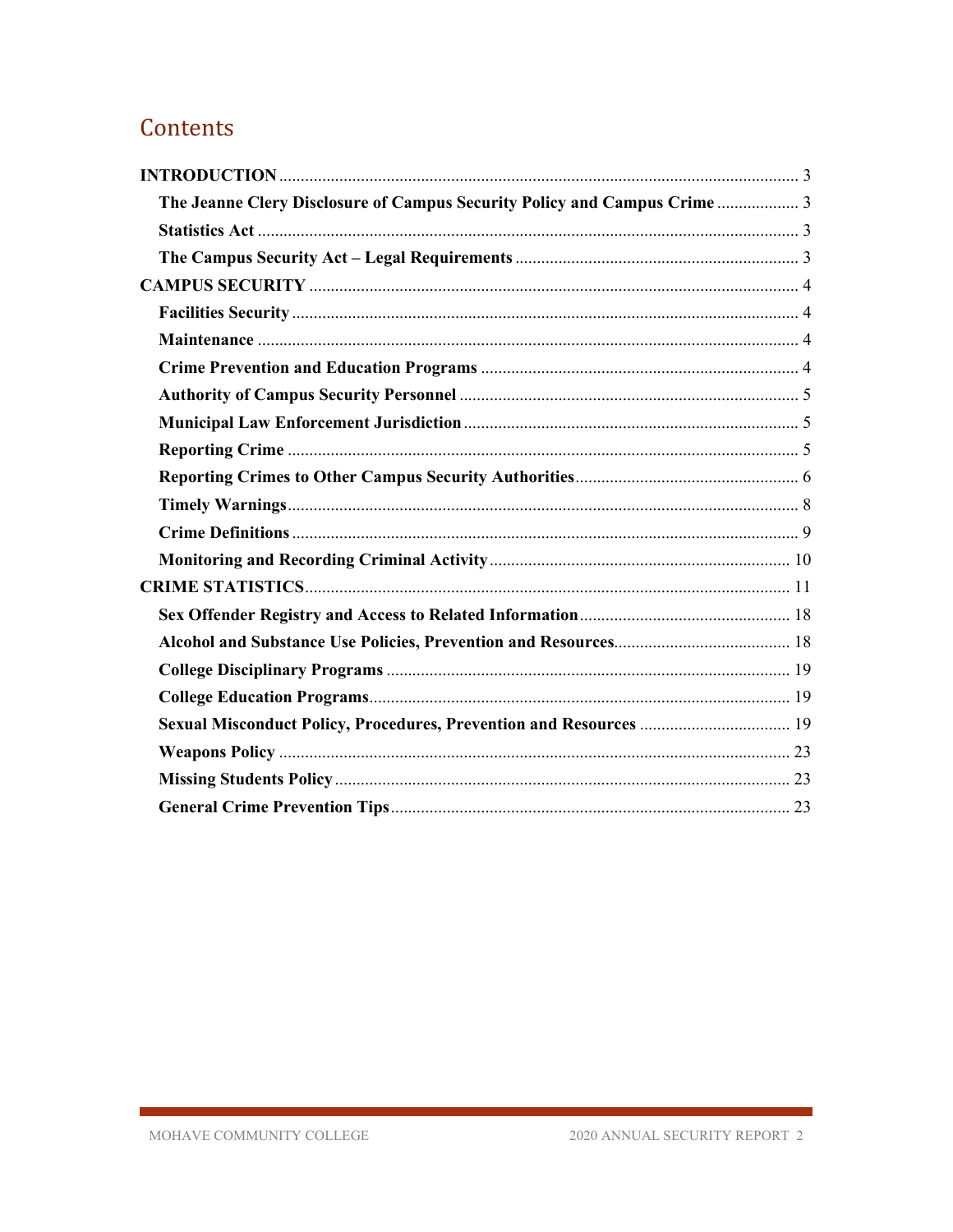## **Introduction**

Mohave Community College, also referenced as the College or MCC in this report, is committed to the safety and welfare of all campus members and guests, and it commits itself to promoting a safe and secure environment. The Mohave Community College leadership team and all others at the College are dedicated to keeping the campus a great place to learn, work, and live.

## <span id="page-2-1"></span><span id="page-2-0"></span>**The Jeanne Clery Disclosure of Campus Security Policy and Campus Crime Statistics Act**

Pursuant to 20 United States Code section 1092(f), the "Jeanne Clery Disclosure of Campus Security Policy and Campus Crime Statistics Act," and the Code of Federal Regulations (CFR) requires that each institution of higher education in the United States which participates in federal student aid programs must produce and distribute an annual report containing crime statistics and statements of security policy. Failure to provide required information or the inclusion of inaccurate information may result in fines up to \$59,017 per violation imposed by the U.S. Department of Education (DOE).

## <span id="page-2-2"></span>**The Campus Security Act – Legal Requirements**

- Publish an annual report every year by October 1 that contains three (3) years of crime statistics and certain security policy statements, including sexual assault policies.
- Make a good faith effort to disclose crime statistics for the campus, unobstructed public areas immediately adjacent to or running through the campus, and certain non-campus facilities including Greek housing and remote classrooms. The statistics must be gathered from campus police or security, local law enforcement, and other University/College officials who have "significant responsibility for students and campus activities".
- Provide "timely warning" notices of those crimes that have occurred and pose an "ongoing" threat to students and employees".
- Disclose in a public crime log any crime that occurred on campus or within the patrol jurisdiction of the campus police or the campus security department and is reported to the campus police or security department."

This publication, in keeping with the requirements of the Clery Act, is designed to aid in the cooperative effort of providing the public with specific information on campus security, crime statistics for the most recent three-year period, alcohol and drug use, crime prevention, police operations and authority, policies relating to reporting crime and campus disciplinary procedures.

Each year by October 1, a bulk e-mail notification is made to all employees and enrolled students regarding the availability of the Annual Security Report. A printed copy of this report may be requested from the Office of Student & Community Engagement at your local campus during normal business hours. This report is also published on the MCC Campus Safety web page at [https://www.mohave.edu/about/safety/.](https://www.mohave.edu/about/safety/)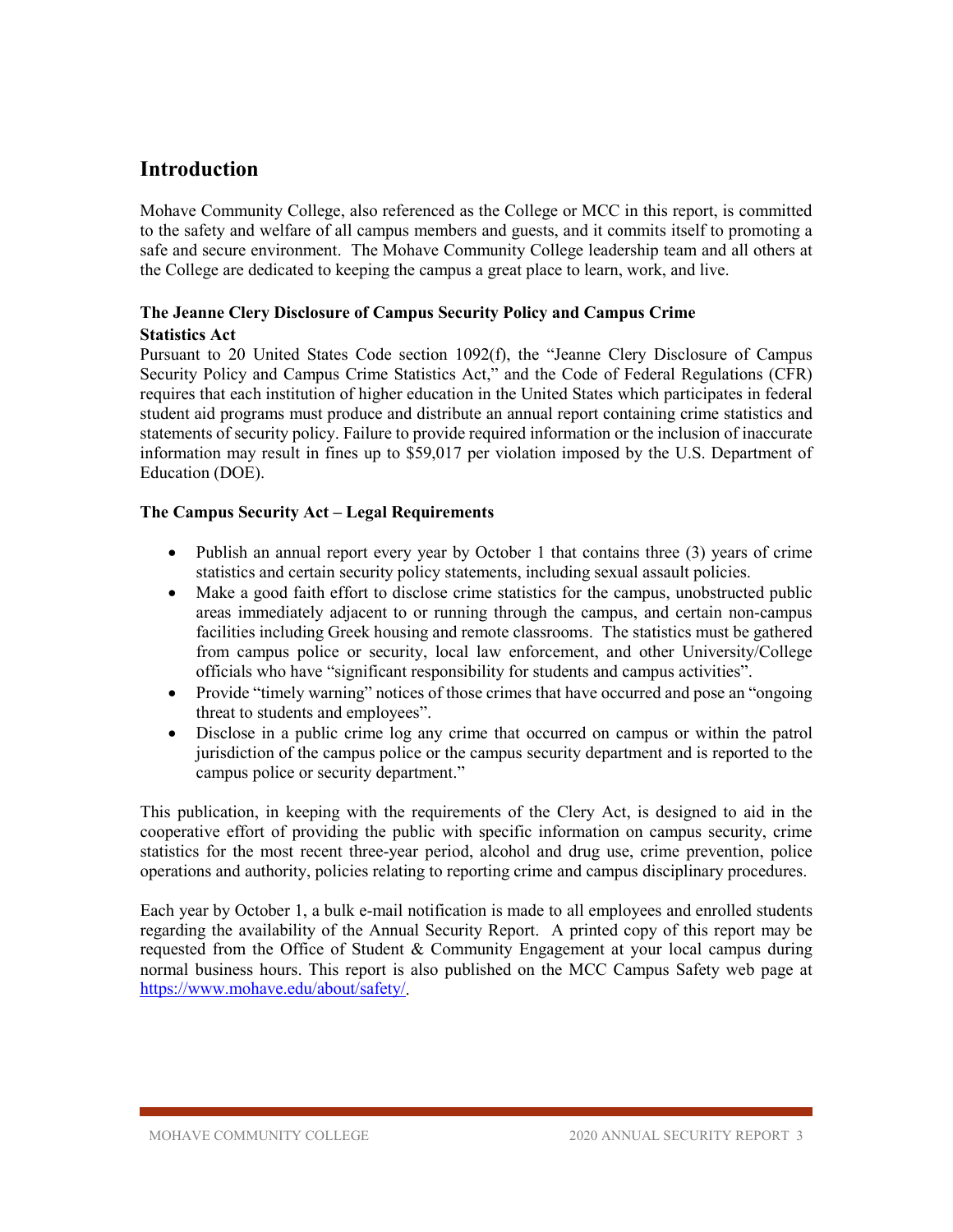## <span id="page-3-0"></span>**CAMPUS SECURITY**

## <span id="page-3-1"></span>**Facilities Security**

Most campus buildings and facilities are accessible to members of the campus community, guests and visitors during normal business hours. MCC has established procedures relative to locking and unlocking of classrooms and other college buildings. Access to buildings after normal business hours, weekends, and holidays is restricted unless they are sites for specific classes or special events. Some buildings may be accessed after normal business hours through prior approval of the appropriate campus dean of student and community engagement or facilities manager. Students will not be allowed to remain in secured campus buildings without the supervision of a Mohave Community College employee and must have a specific reason for being inside the building.

Visitors to campus are welcome but are expected to adhere to all campus regulations and policies. The College reserves the right to restrict the access of any person who does not adhere to College policies and procedures. Any person may be required, upon request by a college official or security personnel, to present identification while on campus.

Security cameras are positioned at several locations around campus including some entrances and exits of buildings, some parking lots, and some high usage areas such as libraries and student services centers. These cameras are not monitored at all times. They are equipped to digitally record activity within the field of view. Presence of security cameras should not preclude individuals from practicing good, common sense crime prevention practices and exercising caution. Contracted security personnel conduct security patrols of campus buildings and parking lots to monitor safety concerns.

## <span id="page-3-2"></span>**Maintenance**

College facilities, lighting, and landscaping are maintained so as to reduce hazardous conditions. Security personnel also routinely report the need for replacement lights and any other physical hazard they note. Malfunctioning lights and other unsafe conditions are reported to the Facilities staff for repair or correction daily. Any student, faculty, staff, or visitor who sees a possibly unsafe condition is encouraged to notify their campus dean's office or input a Facilities request for further attention to the problem.

## <span id="page-3-3"></span>**Crime Prevention and Education Programs**

MCC relays crime prevention information at each scheduled student orientation and via ongoing employee training opportunities. During the enrollment process and at orientation, prospective students and parents are encouraged to ask questions of a safety and security nature. They are presented with the information on how to obtain a copy of the Annual Security Report online. Requests for specific crime prevention and education programs may be directed to the campus dean of student & community engagement, who will coordinate annual training sessions along with the appropriate departments, committees and sub-committees that have a safety focus.

Crime prevention is a tool utilized to encourage students, faculty and staff to be aware of ways to reduce their chances of becoming victims of crime. While it is impossible to prevent all crime, awareness is the key to preventing the opportunity for crimes to be committed.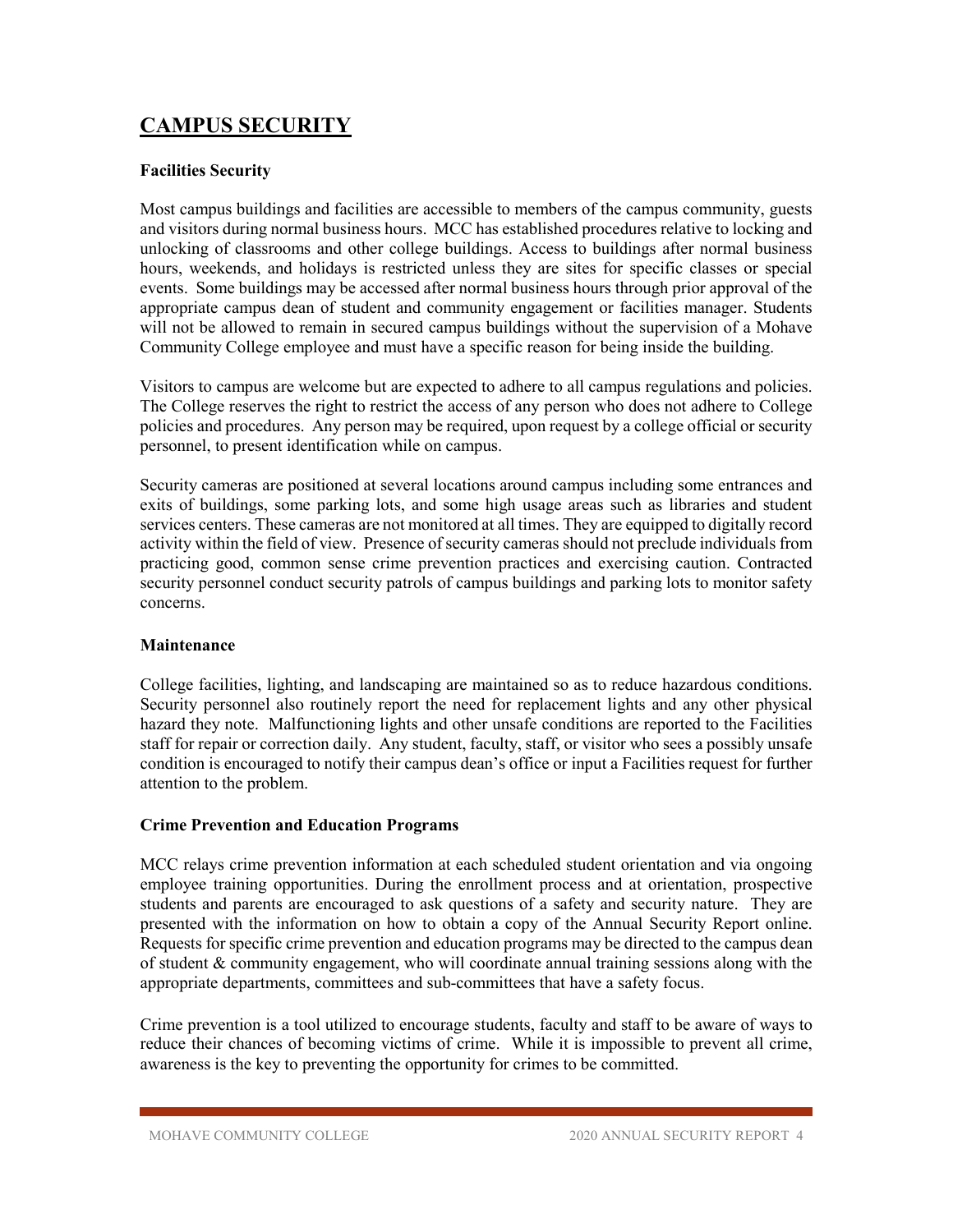Educational and prevention programs on sexual misconduct are coordinated and provided by the Title IX Office and Student & Community Engagement. These primary and ongoing programs include:

- Incoming students and employees are required to complete an online training about sexual misconduct and prevention. Students are required to access the program through Schoology, the campus learning management system. Employees are required to access the program through the Human Resources SharePoint site, the online employee professional development training portal.
- The College hosts programs, in conjunction with various community resource centers for Domestic Violence Awareness month in October and Sexual Assault Awareness Month in April. Activities will include marches, vigils, balloon releases, guest speakers, films, passive and active programs.

## <span id="page-4-0"></span>**Authority of Campus Security Personnel**

Mohave Community College does not employ a full-service campus police or security department. On the Bullhead, Kingman, and Lake Havasu campuses, contracted security personnel assist in monitoring the safety of the campus and responding to concerns in the afternoon and evenings when classes are in session. All campuses are located within municipal and/or county law enforcement jurisdiction(s) which respond to emergency and non-emergency calls. Campus security personnel have no arrest authority but will document and defer crimes to local law enforcement, Mohave County Sherriff's Office, and campus administration.

## <span id="page-4-1"></span>**Municipal Law Enforcement Jurisdiction**

Mohave Community College has campus locations in four cities across Mohave County.

- Bullhead City is located along the Colorado River, across from Laughlin, NV, and is home to the Bullhead Campus (BHC). The Bullhead City Police Department has local jurisdiction.
- Colorado City is home to the North Mohave Campus (NMC), the most remote MCC location, separated from the rest of the campuses by the Grand Canyon. The Colorado City Marshal's Office has local jurisdiction.
- Kingman, the county seat, is home to three locations: the Neal Campus-Kingman (NCK), the Detroit Avenue Center (DAC) and the Beale Street Center. The Kingman Police Department has local jurisdiction, as well as the Mohave County Sheriff's Office for NCK, specifically, as it is located just outside the city limit.
- Lake Havasu City, located on Lake Havasu, is home to the Lake Havasu City Campus (LHC). The Lake Havasu City Police Department has local jurisdiction.

## <span id="page-4-2"></span>**Reporting Crime**

## *Procedures for Reporting Crimes and Other Emergencies*

All College community members and guests of the College are encouraged to report suspected criminal activity to local law enforcement and the campus dean as soon as possible. Fires, health emergencies, crimes and violations of College policies and procedures should be reported to the campus dean.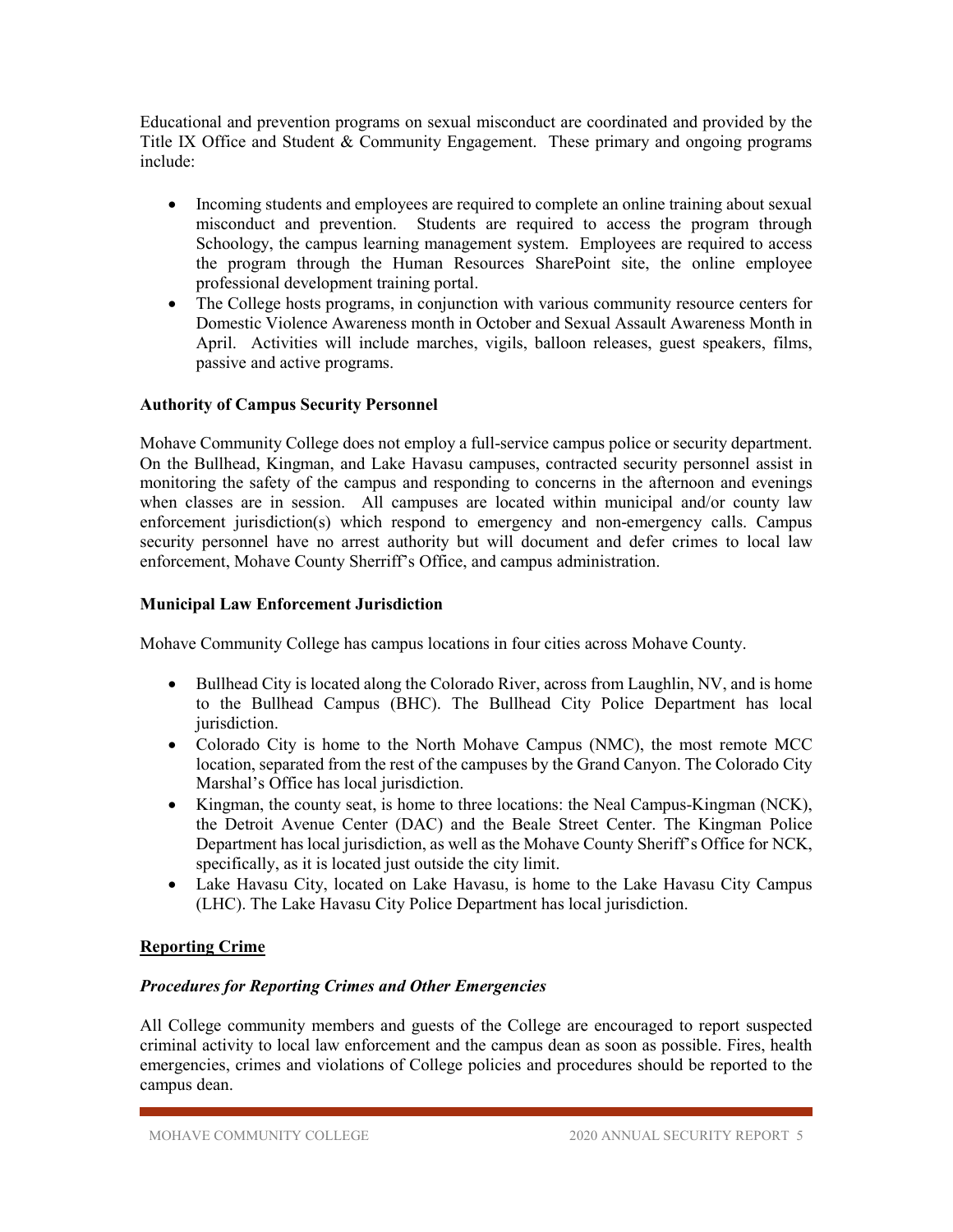For life-threatening emergencies, always dial 911 first and notify the campus dean's office after, as time and safety permits.

Crimes and suspicious activities at Mohave Community College should be reported to the following local law enforcement agencies:

- Bullhead City Police Department (928) 763-9200
- Colorado City Marshal's Office (928) 875-2695
- Kingman Police Department (928) 753-2191
- Lake Havasu City Police Department (928) 855-1171
- Mohave County Sheriff's Office (928) 753-0753

In addition, you may report a crime or suspicious activity to the following dedicated campus emergency lines:

- Bullhead City: (928) 704-7800; Extension 4999
- Call Center: (928) 757-0881; Extension 1181
- Lake Havasu City: (928) 453-6176; Extension 3999
- Neal-Campus Kingman: (928) 757-0890; Extension 1999
- DAC: (928) 681-5670; Extension 5999
- North Mohave: (928) 875-9139; Extension 2999

MCC also has an online form for reporting incident/behavior concerns: [https://sso.mohave.edu/forms/incident/.](https://sso.mohave.edu/forms/incident/)

## <span id="page-5-0"></span>**Reporting Crimes to Other Campus Security Authorities**

## *Who Are Campus Security Authorities?*

The *Clery Act* mandates that institutions must disclose statistics both for crimes reported to local police agencies and crimes reported to campus security authorities. Campus security authorities include the following:

- A member of a campus police department or a campus security department of an institution.
- Any individual or individuals who have responsibility for campus security, but who do not constitute a campus police department or a campus security department (e.g., an individual who is responsible for monitoring the entrance into institutional property).
- Any individual or organization specified in an institution's statement of campus security policy as an individual or organization to which students and employees should report criminal offenses.
- An official of an institution who has significant responsibility for student and campus activities, including, but not limited to, the following campus positions:
	- o Vice President for Student & Community Engagement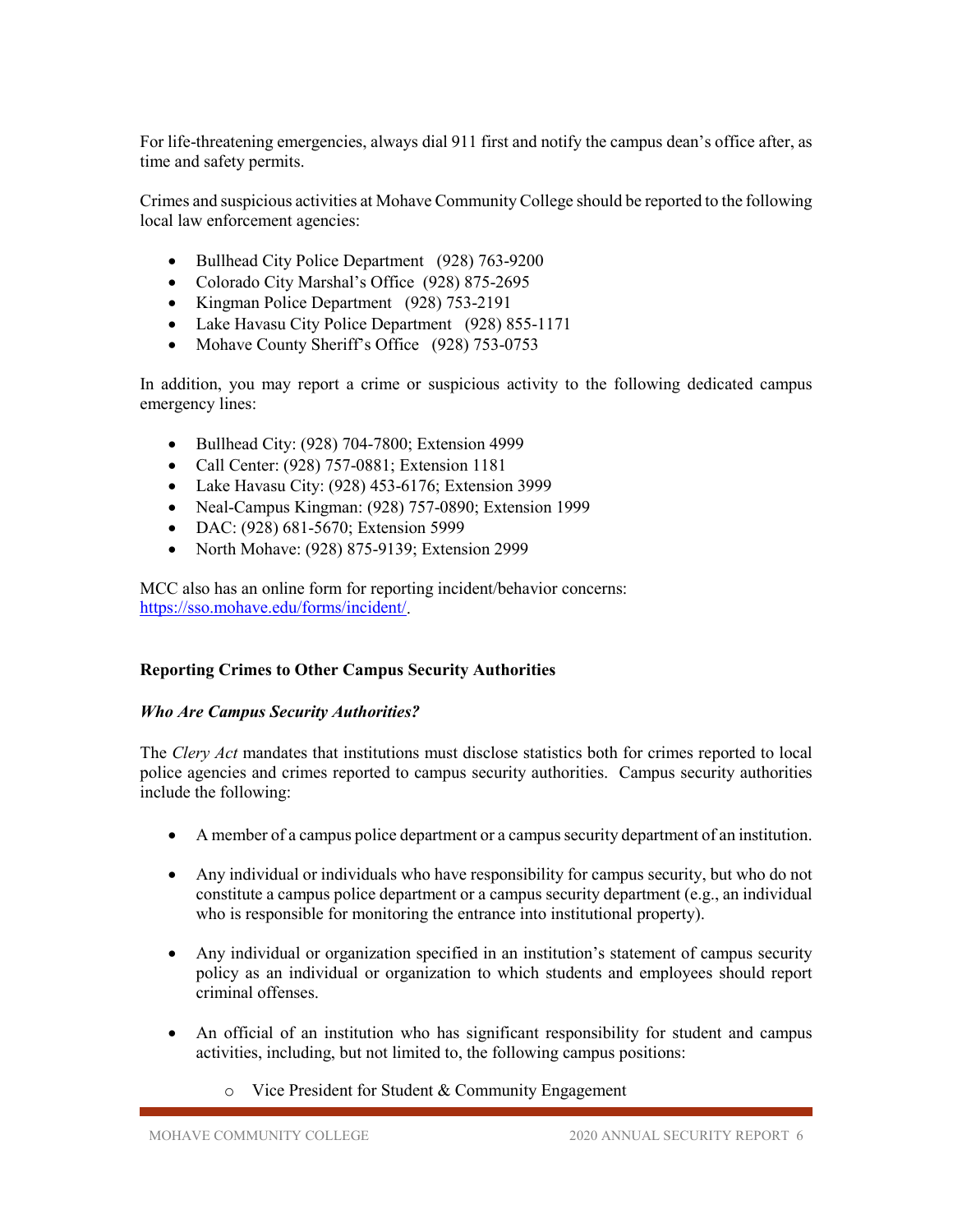- o Dean of Student & Community Engagement
- o Evening Campus Managers
- o Title IX Coordinator
- o Academic Advisors
- o Student Club & Organization Advisors
- o Student Success Coaches
- **An official is defined as** any person who has the authority and the duty to take action or respond to particular issues on behalf of the institution.

The intent of including non-law enforcement personnel as campus security authorities is to acknowledge that many people, students in particular, are hesitant about reporting crimes to the police, but may be more inclined to report incidents to other campus-affiliated individuals.

Examples of individuals who DO NOT meet the criteria for being campus security authorities include a faculty member who does not have any responsibility for student and campus activity beyond the classroom, clerical staff, custodians and maintenance personnel and cafeteria staff. A pastoral or professional counselor on campus does not have significant responsibility for student and campus activity and are exempt from reporting crimes to the campus police. A physician in a campus health center or a counselor in a counseling center whose only responsibility is to provide care to students is unlikely to have significant responsibility for student and campus activity.

All campus employees are encouraged to report all crimes even if not required to do so. Only general information, such as general location, type of crime and date of crime, are needed to report crime statistics. Complete reporting by all college members will assist in providing a secure campus environment.

## *Responsibilities of Campus Security Authorities*

Because of the law's complex reporting requirements, the most reasonable and effective way to manage the reporting is as follows: If Campus Security Authorities observe any crime listed below, or if any person reveals to a Campus Security Authority, in good faith, that he/she learned of or were the victim of, perpetrator of, or witness to any crime listed below, the Campus Security Authority must immediately notify Vice President of Student & Community Engagement or the campus Dean of Student & Community Engagement.

Crimes that should be reported are:

- Murder/negligent manslaughter, manslaughter by negligence, sexual assault (rape, fondling, incest, statutory rape), robbery, aggravated assault, burglary, motor vehicle theft, arson
- Hate crimes (any of the above plus larceny-theft, simple assault, intimidation, and damage/ destruction/vandalism of property when motivated by a bias in one of the bias categories which are race, ethnicity, national origin, religion, gender, gender identity,
- Dating violence, domestic violence, and stalking<br>Liquor law, drug abuse, and weapons law violations
- 

Definitions of these crimes may be found in the following sections.

Clery Act crimes reported to local municipal police will be included as long as the municipal police agency notifies MCC and the reported crime occurred in an area for which the institution is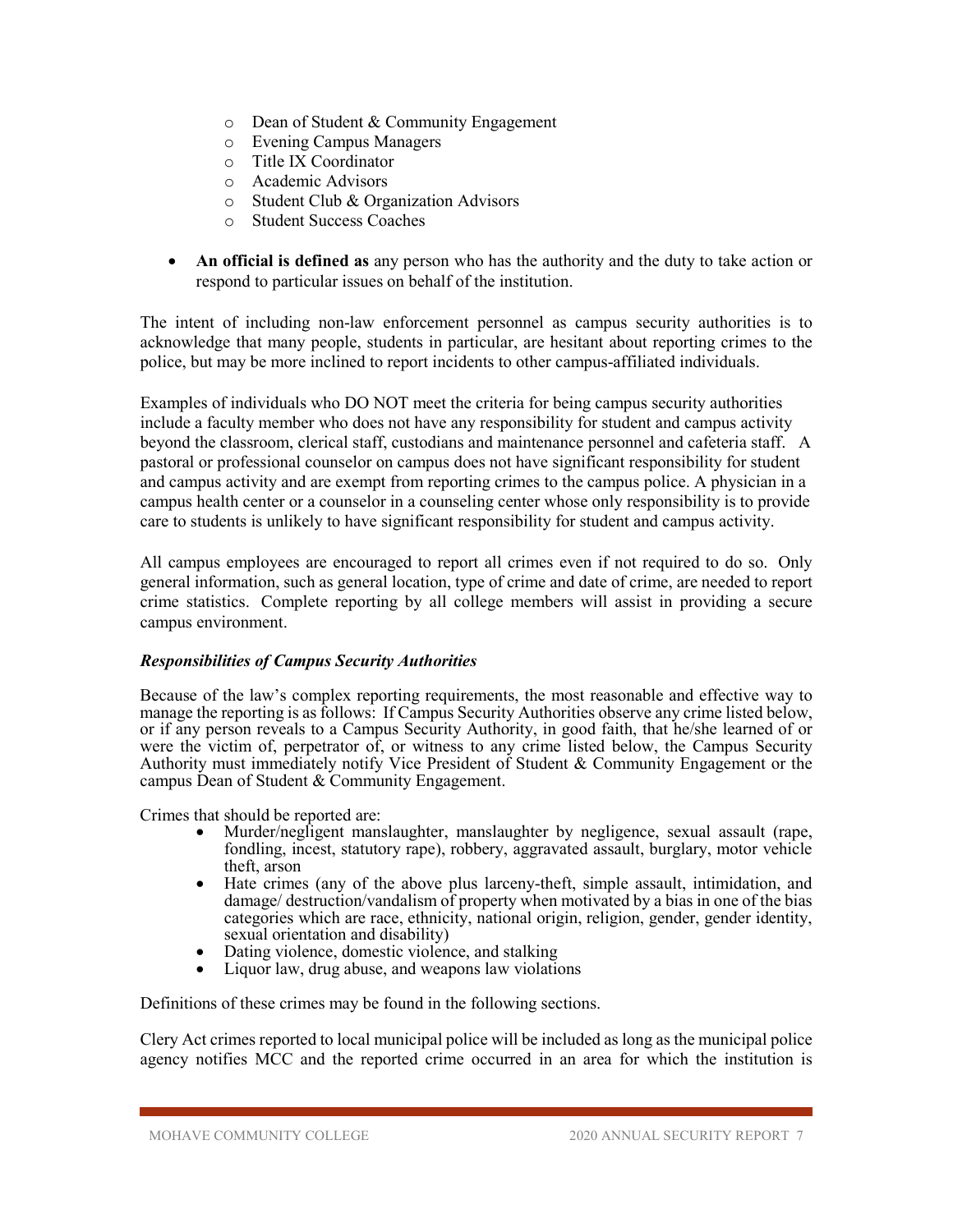responsible. The College contacts the appropriate city/county agencies and makes a good faith effort to obtain information on reported Clery Act crimes.

## <span id="page-7-0"></span>**Timely Warnings**

#### *Crime Alert*

In order to keep the MCC community informed about serious crimes and security issues, timely warnings may be issued in the form of a Crime Alert. Crime Alerts are issued on a case-by-case basis in a manner that will provide notification to the campus community about certain reportable criminal incidents that occur on or very near the campus. The institution must also believe the criminal incident poses a continuing threat to the community and the alert will aid in the prevention of similar crimes in the future. The Vice President of Student & Community Engagement, will consult with the President of the College and assess the level of the threat to the College community. The alerts are generally written by the Vice President or Dean of Student & Community Engagement, with assistance from the Media & Public Information Office as necessary.

The method of delivery is determined in light of all the facts available at the time. Various methods of delivery may be employees, including e-mail, crime alert posters, text message, voice mail, website, and/or social media, to inform students and employees on campus. The crimes that typically result in a timely warning are referred to herein as "Clery Act Crimes". These crimes must have occurred within those areas of the campus that are specifically defined in 34 CFR 668.46(a). These areas are broken down into four categories:

- On Campus Property
- Residential Facilities
- Non-Campus Property
- Public Property

\* Mohave Community College will not necessarily issue timely warnings for every Clery Act criminal incident that is reported since that specific incident may not pose a continuing threat to the community. Certain Clery Act crimes like motor vehicle theft, for example, occur infrequently on the campus at random locations.

## *Crime Alert (Off-Campus)*

MCC may post a Crime Alert (Off Campus) for certain Clery Act crimes occurring outside the campus when timely notification is received by local agencies and the offense is considered to represent a serious or continuing threat to the students and employees of MCC due to the nature of the crime, and/or proximity to the campus(es).

Even though this action is not required by law, MCC strongly believes in supporting the spirit of the Clery Act by informing the community about certain crimes that are reported in the areas immediately surrounding our campuses.

#### *When are timely warnings issued?*

In accordance with the published guidelines used to interpret 34 CFR 668€, the decision to issue a timely warning is made on a case-by-case basis in light of all facts surrounding the crime, including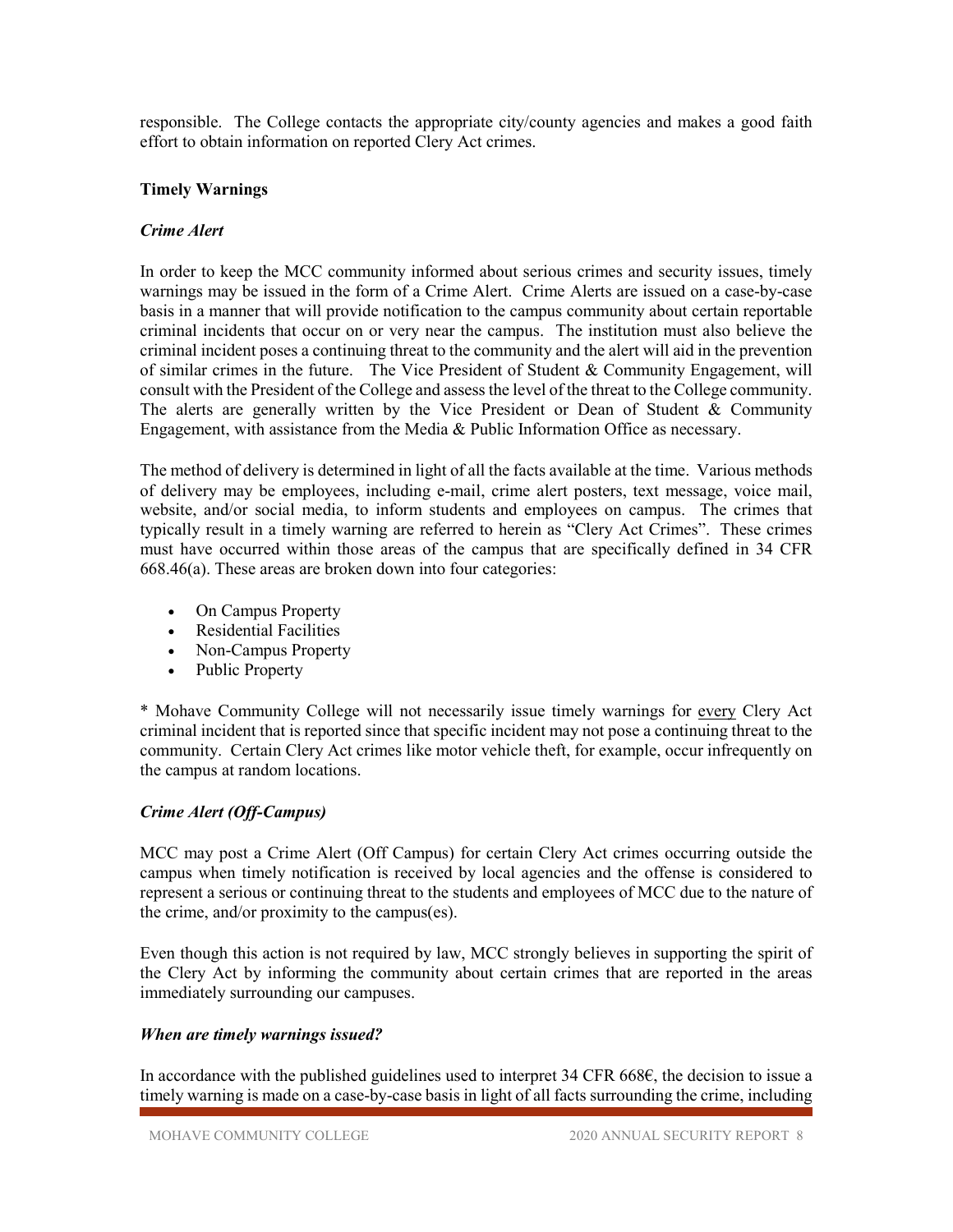factors such as the nature of the crime, the continuing danger to the community, and the possible risk of compromising law enforcement efforts. Neither the Clery Act nor the Department of Education defines "timely". The Department of Education has stated the warning should be issued as soon as the pertinent information is available.

MCC will issue timely warnings without delay once reported information has been verified and the determination is made that an immediate threat to the community is evident. Furthermore, timely warnings may be issued for other offenses not covered by this regulation if a determination is made that the warning will aid in preventing similar offenses from occurring.

## <span id="page-8-0"></span>**Crime Definitions**

As required by the Clery Act, the following crime definitions are based on the Federal Bureau of Investigation's (FBI's) Uniform Crime Reporting Handbook (UCR) classifications. These definitions are used in this statistical reporting.

- **Aggravated Assault** an unlawful attack by one person upon another for the purpose of inflicting severe or aggravated bodily injury. This type of assault usually is accompanied by the use of a weapon or by means likely to produce death or great bodily harm.
- **Arson** Any willful or malicious burning or attempt to burn, with or without intent to defraud, a dwelling house, public building, motor vehicle or aircraft, or personal property of another kind.
- **Auto Theft (Motor Vehicle Theft)** The theft or attempted theft of a motor vehicle.
- **Burglary** The unlawful entry of a structure to commit a felony or theft. For reporting purposes, this definition includes: unlawful entry with intent to commit a larceny or a felony, breaking and entering with intent to commit a larceny, housebreaking, safecracking, and all attempts to commit any of the aforementioned.
- **Dating Violence** violence by a person who has been in a romantic or intimate relationship with the victim. Whether there was such relationship will be gauged by its length, type, and frequency of interaction
- **Domestic Violence** asserted violent misdemeanor and felony crimes committed by the victim's current or former spouse, current or former cohabitant, person similarly situated under domestic or family violence law.
- **Drug Law Violations** violations of state and local laws relating to the unlawful possession, sale, use, growing, manufacturing, and making of narcotic drugs. The relevant substances include: opium or cocaine and their derivatives (morphine, heroin, codeine): marijuana; synthetic narcotics (Demerol, methadone); and dangerous nonnarcotic drug (barbiturates, Benzedrine).
- **DUI (Driving under the Influence)** Operating or controlling a motor vehicle while under the influence of spirituous liquor or drugs.
- **Liquor Law Violations** The violation of law or ordinances prohibiting the manufacture, sale, transporting, furnishing, or possessing of intoxicating liquor; maintaining unlawful drinking places; bootlegging; operating a still; furnishing liquor to a minor; using a vehicle for illegal transportation of liquor; drinking on a train or public conveyance; all attempts to commit any of the aforementioned. (Drunkenness and driving under the influence are not included in this definition)
- **Murder/Non-Negligent Manslaughter** the willful (non-negligent) killing of a human being by another.
- **Negligent Manslaughter** the killing of another person through gross negligence.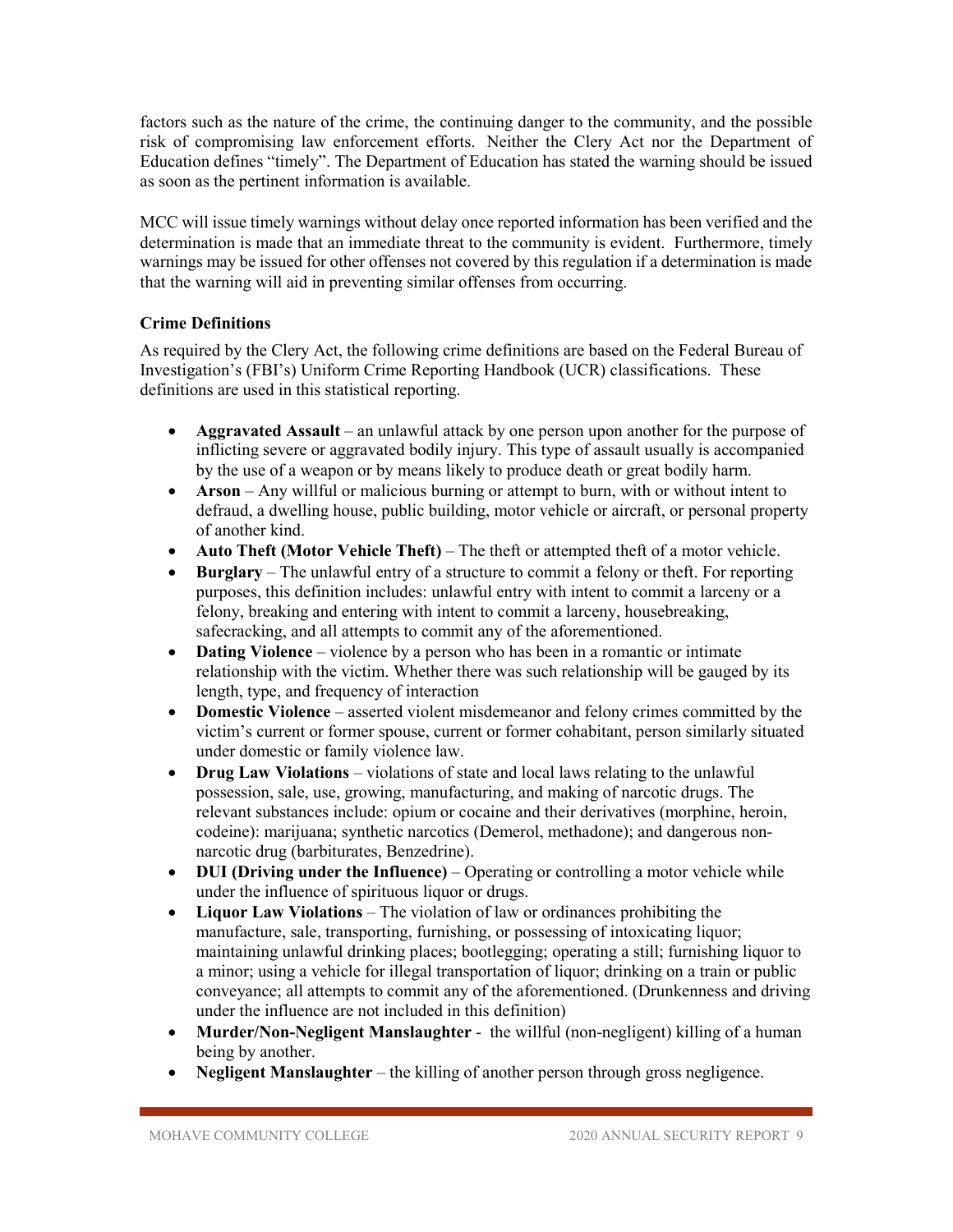- **Robbery** The taking, or attempt to take, anything of value in the care, custody or control of a person or per-sons by force or the threat of force or violence and/or putting the victim in fear.
- **Sexual Assault** Any sexual act directed against another person, without consent of the victim, including instances where the victim is incapable of giving consent.
	- o **Rape** is the penetration, no matter how slight, of the vagina or anus, with any body part or object, or oral penetration by a sex organ of another person, without the consent of the victim. This crime includes the rape of both males and females.
	- o **Fondling** is the touching of the private body parts of another person for the purpose of sexual gratification, without the consent of the victim, including instances where the victim is incapable of giving consent because of his/her age or because of his/her temporary or permanent mental incapacity.
	- o **Incest** is sexual intercourse between persons who are related to each other within the degrees wherein marriage is prohibited by law.
	- o **Statutory Rape** is sexual intercourse with a person who is under the statutory age of consent.
- **Stalking** A course of conduct directed at a specific person that would cause a reasonable person to fear for her, his, or others safety, or to suffer substantial emotional distress
- **Weapon Law Violations** The violation of laws or ordinances dealing with weapons crimes, such as manufacture, sale, or possession of deadly weapons, concealed or openly; furnishing deadly weapons to minors; aliens possessing weapons; all attempts to commit any of the aforementioned.
- **Hate Crimes** A criminal crime committed against a person or public property that is motivated, in whole or in part, by the offender's bias against a race, religion, ethnic/national origin, sexual orientation, gender or disability.
- **Theft (Larceny)** The unlawful taking, carrying, leading, or riding away of property from the possession or constructive possession of another.
- **Intimidation** Unlawfully placing another person in reasonable fear of bodily harm through the use of threatening words and/or other conduct, but without displaying a weapon or subjecting the victim to accrual physical attack.
- **Vandalism of Property** Willfully or maliciously destroy, damage, deface or otherwise injure real or personal property without the consent of the owner or the person having custody or control of it.

## <span id="page-9-0"></span>**Monitoring and Recording Criminal Activity**

MCC tracks and records index crimes occurring on **ALL** MCC campuses and in those areas immediately contiguous. These crimes are categorized as:

- Non-campus buildings or property owned or controlled by student organizations that are recognized by the College. This category does not currently apply to MCC.
- Non-campus buildings or property owned or controlled by the College that are used in direct support of, or in relation to, the College's educational purposes, are frequently used by students, and are not in the same reasonable contiguous geographic area of the College; and
- Public property including thoroughfares, streets, sidewalks, and parking facilities that are within the campus or immediately adjacent to and accessible from the campus.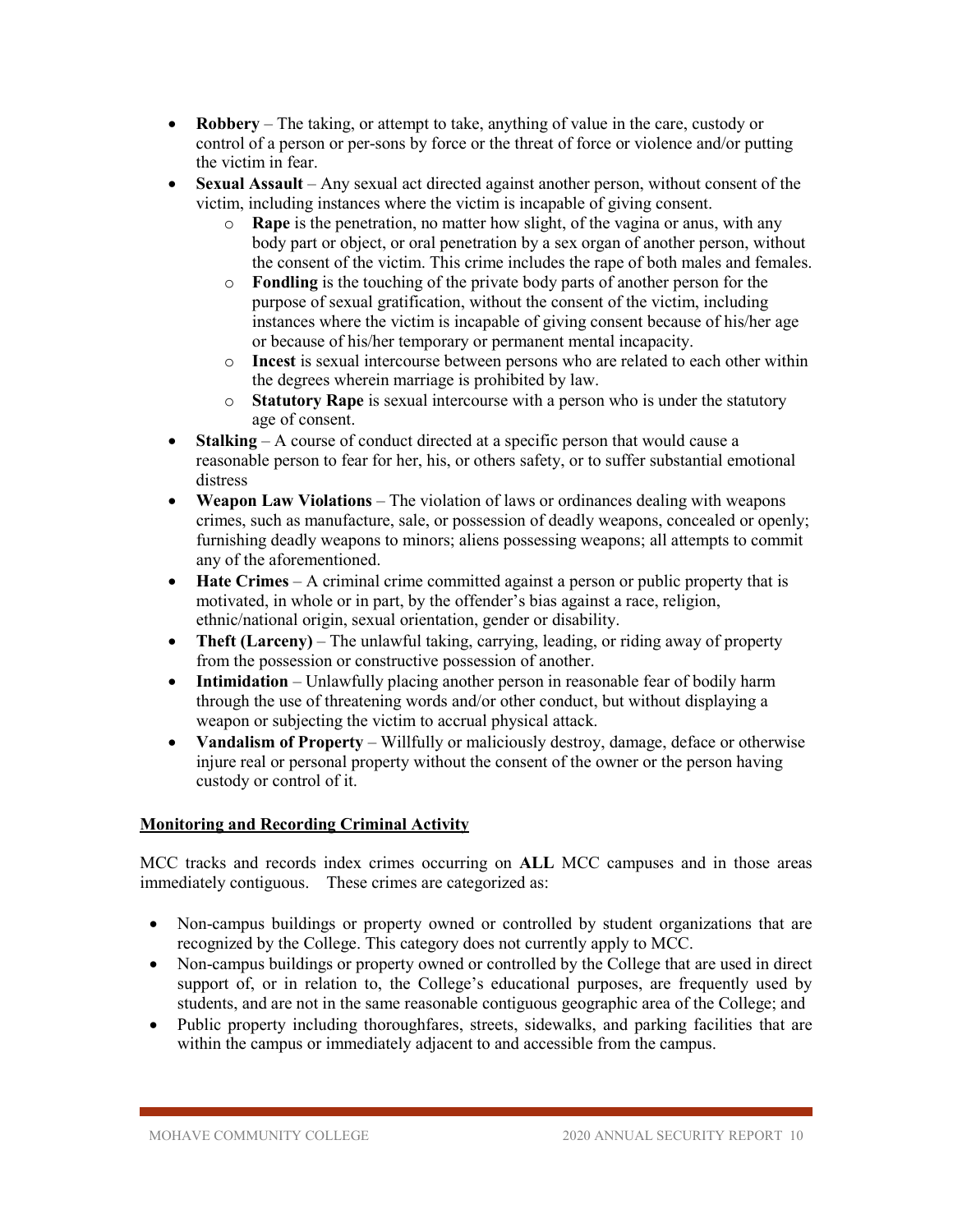## **Criminal Incidents within the Contiguous Area**

MCC obtains crime statistics from the appropriate law enforcement agencies regarding the criminal incidents occurring within the contiguous area surrounding campuses. These criminal incidents are included in the Crime Statistics as required by the Department of Education in compliance with Jeanne Clery Disclosure of Campus Security Policy and Campus Crime Statistics Act.

## <span id="page-10-0"></span>**CRIME STATISTICS**

The U.S. Department of Education in compliance with the Jeanne Clery Disclosure of Campus Security Policy and Campus Crime Statistics Act (Clery Act) requires institutions of higher learning to provide crime statistics for the most recent and the two preceding calendar years.

The following six pages of data elements were compiled and submitted to the U.S. Department of Education in September 2021 as part of MCC's compliance with the Clery Act.

(This section is intentionally left blank)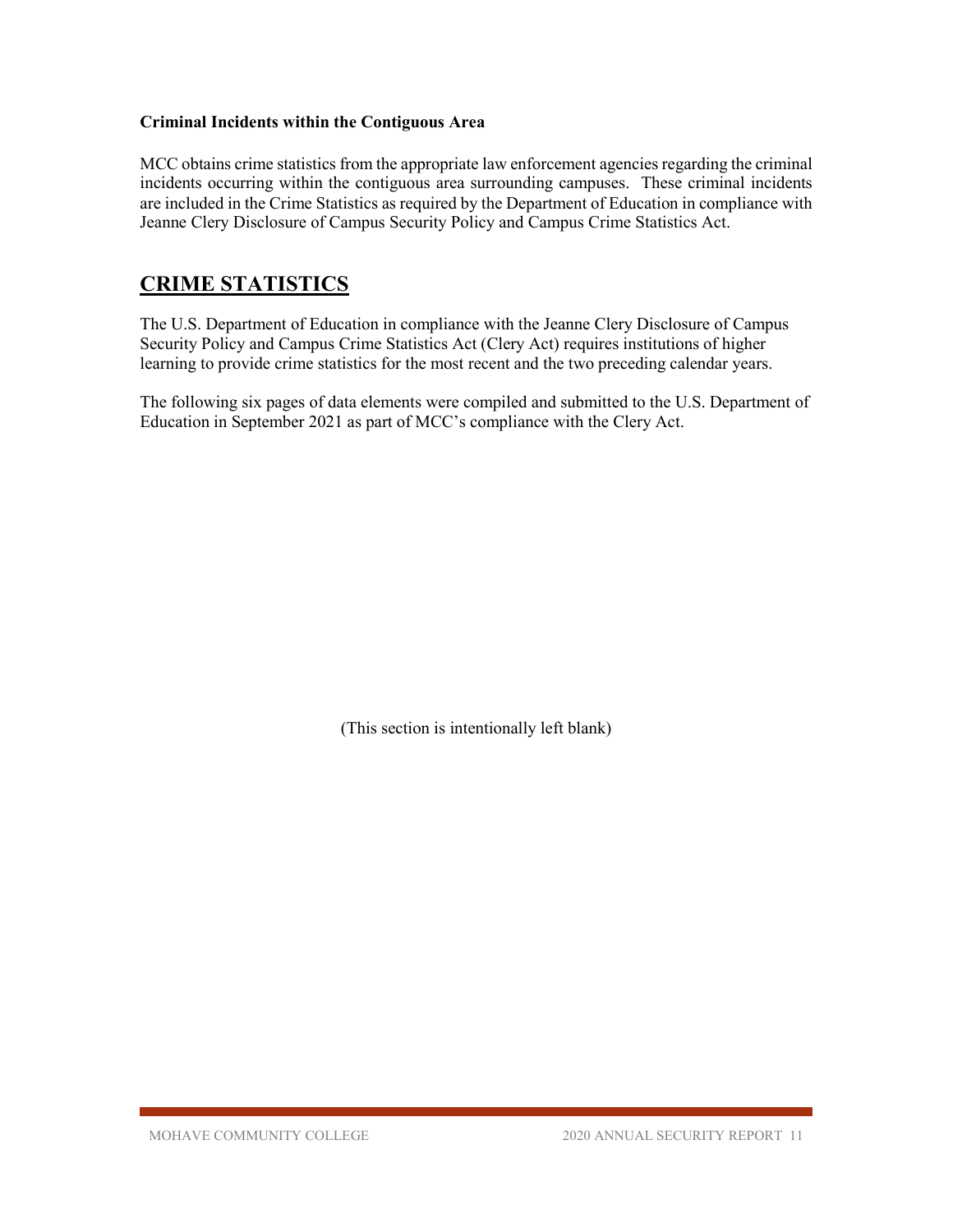## Mohave Community College – Crime Statistics (On Campus and On Public Property Adjacent To Campus)

The U.S. Department of Education in compliance with the *Jeanne Clery Disclosure of Campus Security Policy and Campus Crime Statistics Act* (Clery Act) requires institutions of higher learning to provide crime statistics for the most recent and the two preceding calendar years.

|                          |                                                                                                                                                                                                                                                                                                                                                  | <b>Bullhead City</b> |             |              | <b>Colorado City</b> |              |             | <b>Kingman</b> |                | <b>Lake Havasu City</b> |             |              |             |
|--------------------------|--------------------------------------------------------------------------------------------------------------------------------------------------------------------------------------------------------------------------------------------------------------------------------------------------------------------------------------------------|----------------------|-------------|--------------|----------------------|--------------|-------------|----------------|----------------|-------------------------|-------------|--------------|-------------|
|                          |                                                                                                                                                                                                                                                                                                                                                  | 2018                 | 2019        | 2020         | 2018                 | 2019         | 2020        | 2018           | 2019           | 2020                    | 2018        | 2019         | 2020        |
|                          | Murder / Non-negligent<br>Manslaughter                                                                                                                                                                                                                                                                                                           | $\mathbf 0$          | $\mathbf 0$ | $\pmb{0}$    | 0                    | $\mathbf 0$  | $\mathbf 0$ | $\mathbf 0$    | $\mathbf 0$    | $\mathbf 0$             | 0           | $\mathbf 0$  | $\pmb{0}$   |
|                          | Negligent<br>Manslaughter                                                                                                                                                                                                                                                                                                                        | $\mathbf 0$          | $\mathbf 0$ | $\pmb{0}$    | $\mathbf 0$          | $\mathbf 0$  | $\mathbf 0$ | $\mathbf 0$    | $\mathbf 0$    | $\mathbf 0$             | 0           | $\mathbf 0$  | $\mathbf 0$ |
|                          | Rape                                                                                                                                                                                                                                                                                                                                             | $\mathbf 0$          | $\mathbf 0$ | $\pmb{0}$    | 0                    | $\mathbf 0$  | $\pmb{0}$   | $\mathbf 0$    | 0              | $\pmb{0}$               | 0           | $\mathbf 0$  | $\pmb{0}$   |
|                          | Fondling                                                                                                                                                                                                                                                                                                                                         | $\mathbf 0$          | $\mathbf 0$ | $\pmb{0}$    | 0                    | $\mathbf 0$  | $\mathbf 0$ | $\mathbf 0$    | $\mathbf 0$    | $\mathbf 0$             | 0           | $\mathbf 0$  | $\pmb{0}$   |
|                          | Incest                                                                                                                                                                                                                                                                                                                                           | $\mathbf 0$          | $\mathbf 0$ | $\pmb{0}$    | 0                    | $\mathbf 0$  | $\mathbf 0$ | $\mathbf 0$    | 0              | $\mathbf 0$             | 0           | $\pmb{0}$    | $\pmb{0}$   |
|                          | <b>Statutory Rape</b>                                                                                                                                                                                                                                                                                                                            | $\mathbf 0$          | $\mathbf 0$ | $\pmb{0}$    | 0                    | $\mathbf 0$  | $\mathbf 0$ | $\mathbf 0$    | 0              | $\mathbf 0$             | 0           | $\pmb{0}$    | $\pmb{0}$   |
|                          | Robbery                                                                                                                                                                                                                                                                                                                                          | $\mathbf 0$          | $\mathbf 0$ | $\mathbf 0$  | 0                    | $\mathbf 0$  | $\mathbf 0$ | $\mathbf 0$    | 0              | $\mathbf 0$             | 0           | $\mathbf 0$  | $\mathbf 0$ |
|                          | <b>Aggravated Assault</b>                                                                                                                                                                                                                                                                                                                        | $\mathbf 0$          | $\mathbf 0$ | $\pmb{0}$    | $\mathbf 0$          | $\mathbf 0$  | $\mathbf 0$ | $\mathbf 0$    | 0              | $\mathbf 0$             | 0           | $\mathbf 0$  | $\pmb{0}$   |
| <b>Criminal Offenses</b> | <b>Burglary</b>                                                                                                                                                                                                                                                                                                                                  | $\mathbf{1}$         | $\mathbf 0$ | $\mathbf{1}$ | $\mathbf 0$          | $\mathbf{0}$ | $\mathbf 0$ | $\overline{4}$ | 1              | $\mathbf 0$             | $\mathbf 0$ | $\mathbf 0$  | $\mathbf 0$ |
|                          | <b>Motor Vehicle Theft</b>                                                                                                                                                                                                                                                                                                                       | $\mathbf 0$          | $\mathbf 0$ | $\pmb{0}$    | 0                    | $\mathbf 0$  | $\mathbf 0$ | $\mathbf 0$    | 0              | $\mathbf 0$             | 1           | $\mathbf{1}$ | $\pmb{0}$   |
|                          | Arson                                                                                                                                                                                                                                                                                                                                            | $\mathbf 0$          | $\mathbf 0$ | $\mathbf 0$  | 0                    | $\mathbf 0$  | $\mathbf 0$ | $\mathbf 0$    | 0              | $\mathbf 0$             | 0           | $\mathbf 0$  | $\mathbf 0$ |
|                          | Larceny-Theft <sup>1</sup>                                                                                                                                                                                                                                                                                                                       | 4                    | $\mathbf 0$ | $\mathbf{1}$ | 0                    | $\mathbf 0$  | $\mathbf 0$ | $\mathbf 0$    | 3 <sup>1</sup> | $\mathbf 0$             | 0           | $\mathbf 0$  | $\mathbf 0$ |
|                          | Unfounded                                                                                                                                                                                                                                                                                                                                        | $\mathbf 0$          | 0           | $\pmb{0}$    | 0                    | $\mathbf 0$  | $\pmb{0}$   | $\mathbf 0$    | 0              | 0                       | 0           | $\pmb{0}$    | $\mathbf 0$ |
|                          | The Clery Act does not require an institution to disclose Larceny-Theft statistics unless they are, categorize as hate crimes. It is up to the discretion of<br>the institution. Mohave CommunityCollege began reporting Larceny-Theft statistics for non-hate crimes in 2004 for its on-campus report and in 2010 for<br>its non-campus report. |                      |             |              |                      |              |             |                |                |                         |             |              |             |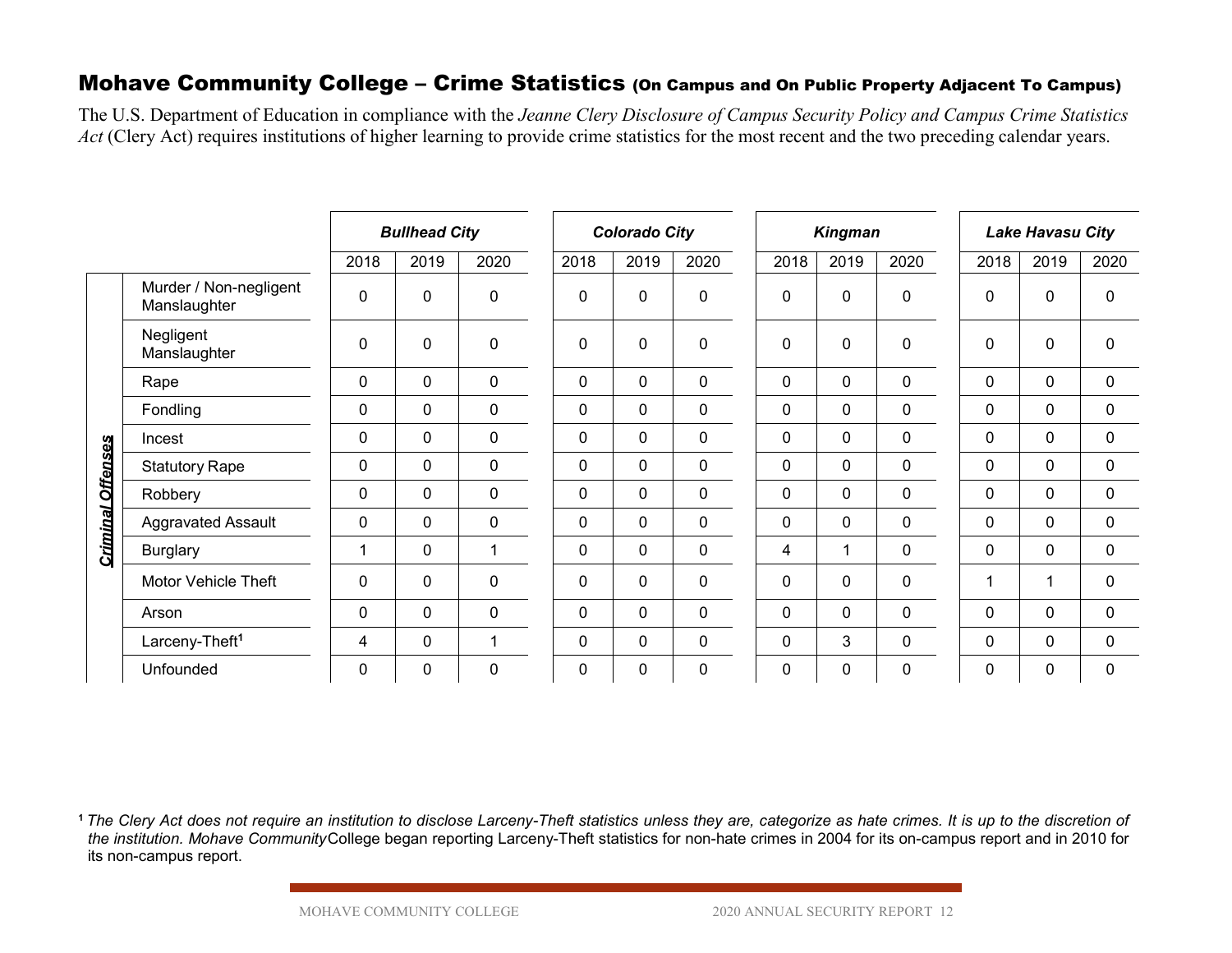## Mohave Community College – Crime Statistics (On Campus and On Public Property Adjacent To Campus) cont.

|                                                |                                                                                                                                                                                                                |             | <b>Bullhead City</b> |             |  | <b>Colorado City</b> |             |                |  |              | <b>Kingman</b> |             | <b>Lake Havasu City</b> |  |           |             |
|------------------------------------------------|----------------------------------------------------------------------------------------------------------------------------------------------------------------------------------------------------------------|-------------|----------------------|-------------|--|----------------------|-------------|----------------|--|--------------|----------------|-------------|-------------------------|--|-----------|-------------|
|                                                |                                                                                                                                                                                                                | 2018        | 2019                 | 2020        |  | 2018                 | 2019        | 2020           |  | 2018         | 2019           | 2020        | 2018                    |  | 2019      | 2020        |
|                                                | Murder / Non-negligent<br>Manslaughter                                                                                                                                                                         | $\mathbf 0$ | 0                    | $\mathbf 0$ |  | $\mathbf{0}$         | $\mathbf 0$ | 0              |  | $\mathbf 0$  | $\mathbf 0$    | $\pmb{0}$   | 0                       |  | $\pmb{0}$ | $\pmb{0}$   |
|                                                | Negligent<br>Manslaughter                                                                                                                                                                                      | 0           | 0                    | 0           |  | $\mathbf 0$          | $\Omega$    | 0              |  | $\mathbf 0$  | $\mathbf 0$    | $\mathbf 0$ | 0                       |  | 0         | 0           |
|                                                | Rape                                                                                                                                                                                                           | 0           | 0                    | $\mathbf 0$ |  | $\mathbf 0$          | $\mathbf 0$ | 0              |  | 0            | $\mathbf 0$    | $\mathbf 0$ | 0                       |  | 0         | 0           |
|                                                | Fondling                                                                                                                                                                                                       | 0           | 0                    | $\mathbf 0$ |  | $\Omega$             | $\Omega$    | 0              |  | $\mathbf 0$  | $\mathbf 0$    | $\mathbf 0$ | 0                       |  | 0         | $\mathbf 0$ |
|                                                | Incest                                                                                                                                                                                                         | 0           | $\mathbf{0}$         | $\mathbf 0$ |  | $\Omega$             | $\Omega$    | 0              |  | $\mathbf{0}$ | $\mathbf{0}$   | $\mathbf 0$ | 0                       |  | 0         | 0           |
|                                                | <b>Statutory Rape</b>                                                                                                                                                                                          | $\mathbf 0$ | $\overline{0}$       | 0           |  | $\mathbf 0$          | $\mathbf 0$ | 0              |  | $\mathbf 0$  | $\mathbf 0$    | $\mathbf 0$ | 0                       |  | 0         | $\pmb{0}$   |
|                                                | Robbery                                                                                                                                                                                                        | 0           | 0                    | 0           |  | $\Omega$             | $\Omega$    | 0              |  | $\mathbf{0}$ | $\mathbf 0$    | $\mathbf 0$ | $\Omega$                |  | 0         | 0           |
|                                                | <b>Aggravated Assault</b>                                                                                                                                                                                      | 0           | 0                    | $\mathbf 0$ |  | $\mathbf 0$          | $\Omega$    | 0              |  | $\mathbf 0$  | $\mathbf 0$    | $\mathbf 0$ | 0                       |  | 0         | 0           |
|                                                | <b>Burglary</b>                                                                                                                                                                                                | $\mathbf 0$ | 0                    | 0           |  | $\Omega$             | $\Omega$    | 0              |  | $\Omega$     | $\mathbf 0$    | $\mathbf 0$ | 0                       |  | 0         | 0           |
| <b>Criminal Offenses</b><br><b>Hate Crimes</b> | Motor Vehicle Theft                                                                                                                                                                                            | 0           | 0                    | 0           |  | $\mathbf{0}$         | $\mathbf 0$ | 0              |  | $\mathbf{0}$ | $\mathbf 0$    | $\mathbf 0$ | 0                       |  | 0         | 0           |
|                                                | Arson                                                                                                                                                                                                          | 0           | 0                    | 0           |  | $\Omega$             | $\mathbf 0$ | 0              |  | 0            | 0              | $\mathbf 0$ | $\Omega$                |  | 0         | 0           |
|                                                | Simple Assault                                                                                                                                                                                                 | 0           | 0                    | 0           |  | $\Omega$             | $\Omega$    | 0              |  | $\mathbf{0}$ | $\mathbf{0}$   | $\mathbf 0$ | 0                       |  | 0         | 0           |
|                                                | $Larceny - Theft$                                                                                                                                                                                              | $\mathbf 0$ | 0                    | $\mathbf 0$ |  | $\mathbf 0$          | $\mathbf 0$ | $\overline{0}$ |  | $\mathbf 0$  | $\mathbf 0$    | $\mathbf 0$ | 0                       |  | 0         | $\mathbf 0$ |
|                                                | Intimidation                                                                                                                                                                                                   | 0           | 0                    | $\mathbf 0$ |  | $\mathbf 0$          | $\mathbf 0$ | 0              |  | $\mathbf 0$  | $\mathbf 0$    | $\mathbf 0$ | 0                       |  | 0         | 0           |
|                                                | Destruction / Damage /<br>Vandalism of Property                                                                                                                                                                | $\mathbf 0$ | 0                    | 0           |  | $\mathbf 0$          | $\mathbf 0$ | 0              |  | $\mathbf 0$  | $\mathbf 0$    | $\pmb{0}$   | 0                       |  | 0         | 0           |
|                                                | Unfounded                                                                                                                                                                                                      | 0           | 0                    | $\pmb{0}$   |  | 0                    | $\mathbf 0$ | 0              |  | 0            | $\mathbf 0$    | $\mathbf 0$ | 0                       |  | 0         | $\mathbf 0$ |
|                                                | NOTE: Of the above criminal offenses, none were classified as hate crimes by reason of prejudice for race, religion, sexual orientation, gender, gender identity,<br>disability, ethnicity or national origin. |             |                      |             |  |                      |             |                |  |              |                |             |                         |  |           |             |

| <b>SO</b> | <b>Weapons Violations</b> |  |  |          |  |  |  |  |  |  |  |
|-----------|---------------------------|--|--|----------|--|--|--|--|--|--|--|
|           | <b>Drug Violations</b>    |  |  |          |  |  |  |  |  |  |  |
|           | <b>Liquor Violations</b>  |  |  | <u>_</u> |  |  |  |  |  |  |  |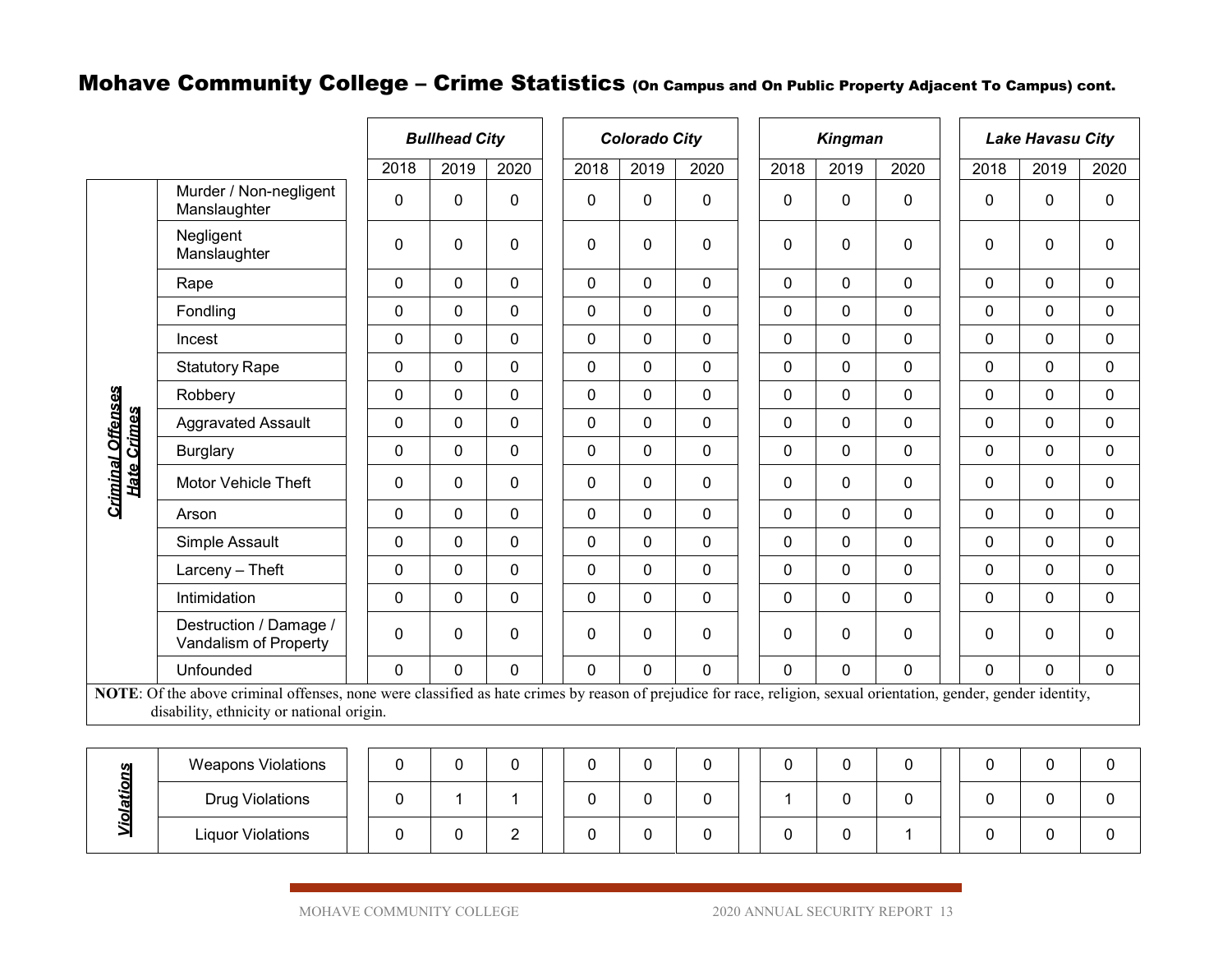## Mohave Community College – Crime Statistics (Non-Campus Property<sup>2</sup>)

The U.S. Department of Education in compliance with the *Jeanne Clery Disclosure of Campus Security Policy and Campus Crime Statistics Act* (Clery Act) requires institutions of higher learning to provide crime statistics for the most recent and the two preceding calendar years.

|                          |                                        |             | <b>Kingman</b> |              |                                                                                                                                                                                                                                                              |
|--------------------------|----------------------------------------|-------------|----------------|--------------|--------------------------------------------------------------------------------------------------------------------------------------------------------------------------------------------------------------------------------------------------------------|
|                          |                                        | 2018        | 2019           | 2020         |                                                                                                                                                                                                                                                              |
|                          | Murder / Non-negligent<br>Manslaughter | 0           | 0              | $\mathbf{0}$ |                                                                                                                                                                                                                                                              |
|                          | Negligent Manslaughter                 | $\mathbf 0$ | $\mathbf 0$    | $\mathbf 0$  |                                                                                                                                                                                                                                                              |
|                          | Rape                                   | $\mathbf 0$ | $\mathbf 0$    | 0            |                                                                                                                                                                                                                                                              |
|                          | Fondling                               | $\mathbf 0$ | $\mathbf 0$    | $\mathbf 0$  |                                                                                                                                                                                                                                                              |
|                          | Incest                                 | $\mathbf 0$ | 0              | $\mathbf 0$  |                                                                                                                                                                                                                                                              |
|                          | <b>Statutory Rape</b>                  | $\mathbf 0$ | $\Omega$       | $\mathbf{0}$ |                                                                                                                                                                                                                                                              |
|                          | Robbery                                | 0           | 0              | $\mathbf{0}$ |                                                                                                                                                                                                                                                              |
| <b>Criminal Offenses</b> | <b>Aggravated Assault</b>              | $\pmb{0}$   | $\pmb{0}$      | 0            |                                                                                                                                                                                                                                                              |
|                          | <b>Burglary</b>                        | $\mathbf 0$ | 0              | 0            |                                                                                                                                                                                                                                                              |
|                          | Motor Vehicle Theft                    | $\mathbf 0$ | 0              | 0            |                                                                                                                                                                                                                                                              |
|                          | Arson                                  | $\mathbf 0$ | 0              | $\mathbf 0$  |                                                                                                                                                                                                                                                              |
|                          | Larceny-Theft <sup>1</sup>             | $\mathbf 0$ | $\pmb{0}$      | 0            |                                                                                                                                                                                                                                                              |
|                          | Unfounded                              | $\mathbf 0$ | $\mathbf 0$    | $\mathbf 0$  |                                                                                                                                                                                                                                                              |
|                          |                                        |             |                |              | 1 The Clery Act does not require an institution to disclose Larceny-Theft statistics unless they are, categorize as hate crime<br>the institution. Mohave CommunityCollege began reporting Larceny-Theft statistics for non-hate crimes in 2004 for its on-c |

**<sup>1</sup>***The Clery Act does not require an institution to disclose Larceny-Theft statistics unless they are, categorize as hate crimes. It is up to the discretion of the institution. Mohave Community*College began reporting Larceny-Theft statistics for non-hate crimes in 2004 for its on-campus report and in 2010 for its non-campus report.

<sup>2</sup>*Mohave Community College (MCC) began reporting Non-Campus property information in 2010 prior data is not available as MCC did not have Non-Campus property prior to 2010. Non-*Campus property is defined as any building or property owned or controlled by a student organization that is officially recognized by the institution; or any building or property owned or controlled by an institution that is used in direct support of, or in relation to, the institution's educational purposes, is frequently used by student and is not w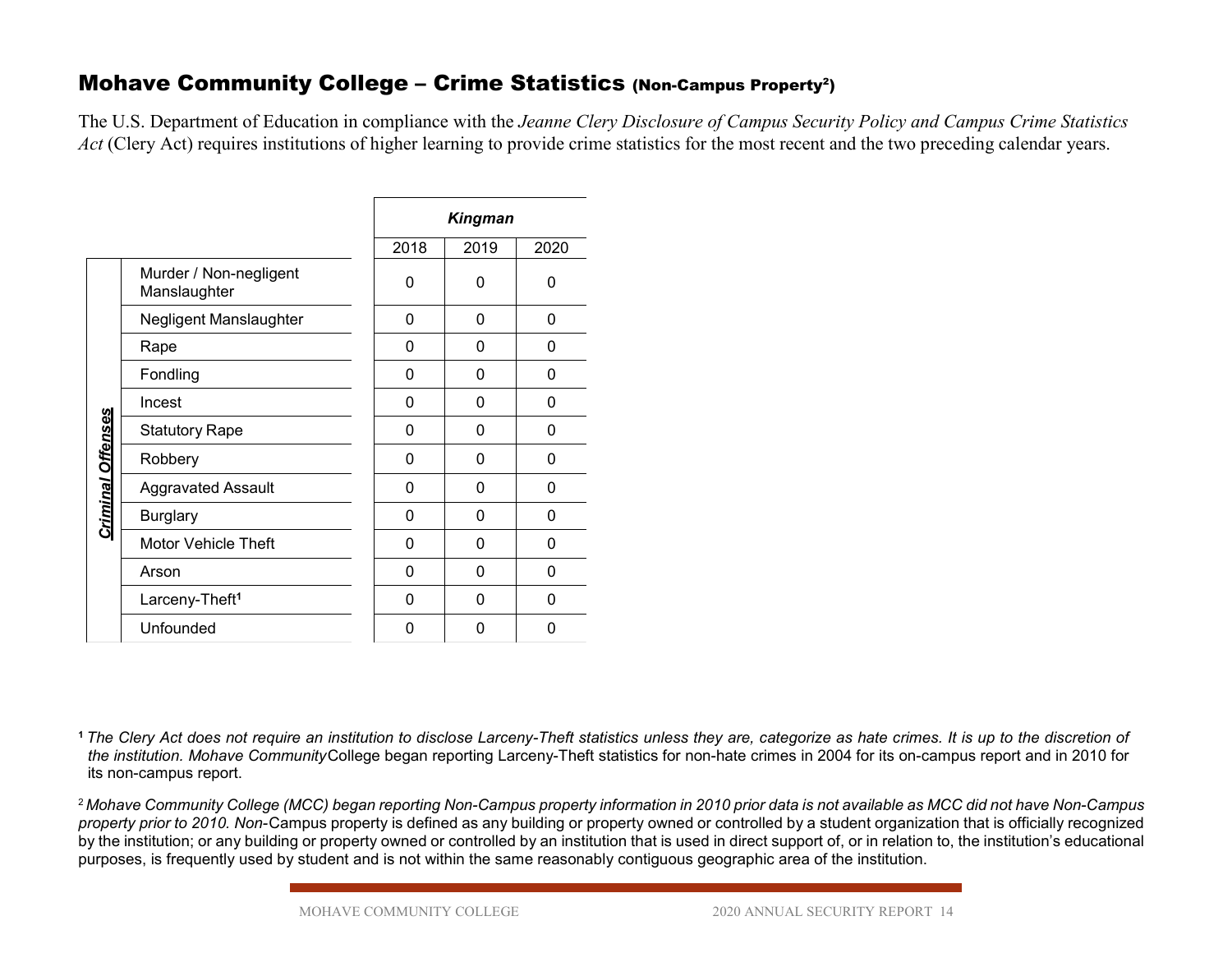## Mohave Community College - Crime Statistics (Non-Campus Property<sup>2</sup>) cont.

|                                         |                                                                                                                                                                                                                       |             | <b>Kingman</b> |              |  |  |  |  |  |  |
|-----------------------------------------|-----------------------------------------------------------------------------------------------------------------------------------------------------------------------------------------------------------------------|-------------|----------------|--------------|--|--|--|--|--|--|
|                                         |                                                                                                                                                                                                                       | 2018        | 2019           | 2020         |  |  |  |  |  |  |
|                                         | Murder / Non-negligent Manslaughter                                                                                                                                                                                   | 0           | 0              | 0            |  |  |  |  |  |  |
|                                         | Negligent Manslaughter                                                                                                                                                                                                | 0           | $\Omega$       | $\mathbf 0$  |  |  |  |  |  |  |
|                                         | Rape                                                                                                                                                                                                                  | $\mathbf 0$ | $\Omega$       | $\mathbf 0$  |  |  |  |  |  |  |
|                                         | Fondling                                                                                                                                                                                                              | 0           | 0              | 0            |  |  |  |  |  |  |
|                                         | Incest                                                                                                                                                                                                                | $\mathbf 0$ | $\Omega$       | $\mathbf 0$  |  |  |  |  |  |  |
|                                         | <b>Statutory Rape</b>                                                                                                                                                                                                 | $\mathbf 0$ | $\Omega$       | $\mathbf{0}$ |  |  |  |  |  |  |
|                                         | Robbery                                                                                                                                                                                                               | $\mathbf 0$ | $\Omega$       | $\mathbf 0$  |  |  |  |  |  |  |
| Criminal Offenses<br><u>Hate Crimes</u> | <b>Aggravated Assault</b>                                                                                                                                                                                             | $\mathbf 0$ | $\Omega$       | $\mathbf 0$  |  |  |  |  |  |  |
|                                         | <b>Burglary</b>                                                                                                                                                                                                       | 0           | 0              | $\mathbf 0$  |  |  |  |  |  |  |
|                                         | <b>Motor Vehicle Theft</b>                                                                                                                                                                                            | $\mathbf 0$ | 0              | $\mathbf{0}$ |  |  |  |  |  |  |
|                                         | Arson                                                                                                                                                                                                                 | $\Omega$    | $\Omega$       | $\mathbf{0}$ |  |  |  |  |  |  |
|                                         | Simple Assault                                                                                                                                                                                                        | 0           | $\Omega$       | $\mathbf{0}$ |  |  |  |  |  |  |
|                                         | Larceny - Theft                                                                                                                                                                                                       | 0           | $\Omega$       | $\mathbf{0}$ |  |  |  |  |  |  |
|                                         | Intimidation                                                                                                                                                                                                          | $\mathbf 0$ | $\Omega$       | $\mathbf 0$  |  |  |  |  |  |  |
|                                         | Destruction / Damage / Vandalism of Property                                                                                                                                                                          | 0           | $\Omega$       | $\mathbf{0}$ |  |  |  |  |  |  |
|                                         | Unfounded                                                                                                                                                                                                             | $\Omega$    | $\Omega$       | $\Omega$     |  |  |  |  |  |  |
|                                         | <b>NOTE:</b> Of the above criminal offenses, none were classified as hate crimes by reason of prejudice for race,<br>religion, sexual orientation, gender, gender identity, disability, ethnicity or national origin. |             |                |              |  |  |  |  |  |  |

|            |                           | <b>Kingman</b> |      |      |  |  |
|------------|---------------------------|----------------|------|------|--|--|
|            |                           | 2018           | 2019 | 2020 |  |  |
|            | <b>Weapons Violations</b> |                |      |      |  |  |
| Violations | <b>Drug Violations</b>    |                |      |      |  |  |
|            | <b>Liquor Violations</b>  |                |      |      |  |  |

<sup>2</sup>*Mohave Community College (MCC) began reporting Non-Campus property information in 2010 prior data is not available as MCC did not have Non-Campus property prior to 2010. Non-*Campus property is defined as any building or property owned or controlled by a student organization that is officially recognized by the institution; or any building or property owned or controlled by an institution that is used in direct support of, or in relation to, the institution's educational purposes, is frequently used by student and is not within the same reasonably contiguous geographic area of the institution.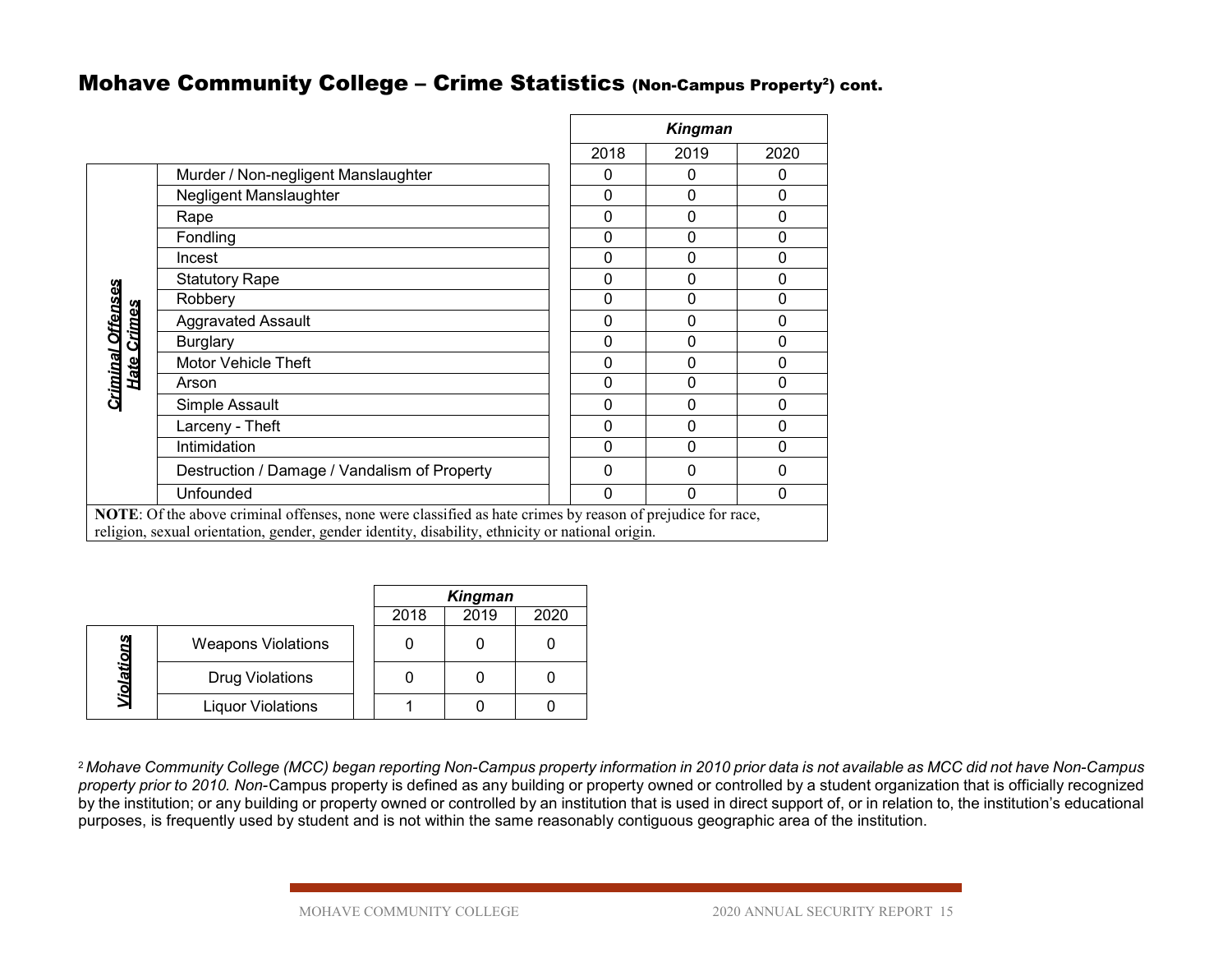The U.S. Department of Education in compliance with the *Violence Against Women Reauthorization Act (VAWA)* requires institutions of higher learning to provide crime statistics for the most recent calendar year.

| <b>Violence Against Women Act</b>                                                                                                                                                                                                                                                                                                                                                                                                                                                                                                                                                                                                                                              | <b>Bullhead City</b> |          |              |              | <b>Colorado City</b> |          |          | Kingman      |          |          | <b>Lake Havasu City</b> |              |  |  |
|--------------------------------------------------------------------------------------------------------------------------------------------------------------------------------------------------------------------------------------------------------------------------------------------------------------------------------------------------------------------------------------------------------------------------------------------------------------------------------------------------------------------------------------------------------------------------------------------------------------------------------------------------------------------------------|----------------------|----------|--------------|--------------|----------------------|----------|----------|--------------|----------|----------|-------------------------|--------------|--|--|
|                                                                                                                                                                                                                                                                                                                                                                                                                                                                                                                                                                                                                                                                                | 2018                 | 2019     | 2020         | 2018         | 2019                 | 2020     | 2018     | 2019         | 2020     | 2018     | 2019                    | 2020         |  |  |
| Domestic Violence <sup>1</sup><br>Felony or misdemeanor crime of violence committed by<br>- a current or former spouse or intimate partner of the victim<br>- a person with whom the victim shares a child in common<br>- a person who is cohabitating with or has cohabitated with the<br>victim as a spouse or intimate partner<br>- a person similarly situated to a spouse of the victim under the<br>domestic or family violence laws of the jurisdiction receiving<br>grant monies (under VAWA) or<br>- any other person against an adult or youth victim who is<br>protected from that person's acts under the domestic or family<br>violence laws of the jurisdiction. | $\Omega$             | $\Omega$ | $\Omega$     | $\Omega$     | $\Omega$             | $\Omega$ | $\Omega$ | $\Omega$     | $\Omega$ | $\Omega$ | 0                       | <sup>0</sup> |  |  |
| Dating Violence <sup>1</sup><br>Violence committed by a person<br>- who is or has been in a social relationship of romantic or<br>intimate nature with the victim; and<br>- where the existence of such a relationship shall be determined<br>based on a consideration of the following factors:<br>* the length of the relationship;<br>* the type of the relationship; and<br>* the frequency of interaction between the persons involved in<br>the relationship                                                                                                                                                                                                             | 0                    | 0        | $\mathbf{0}$ | $\mathbf{0}$ | 0                    | 0        | 0        | $\mathbf{0}$ | 0        | 0        | $\Omega$                | $\Omega$     |  |  |
| Stalking <sup>1</sup><br>Engaging in a course of conduct directed at a specific person<br>that would cause reasonable person to<br>- fear for his or her safety or the safety of others; or<br>- Suffer substantial emotional distress                                                                                                                                                                                                                                                                                                                                                                                                                                         | 0                    | 0        | $\Omega$     | $\Omega$     | $\Omega$             | 0        | 0        | $\mathbf{0}$ | 0        | 0        | 0                       | $\Omega$     |  |  |

<sup>1</sup>*The Higher Education Act defines the new crime categories of domestic violence, dating violence and stalking in accordance with section 40002(a) of the Violence Against Women Act of*1994.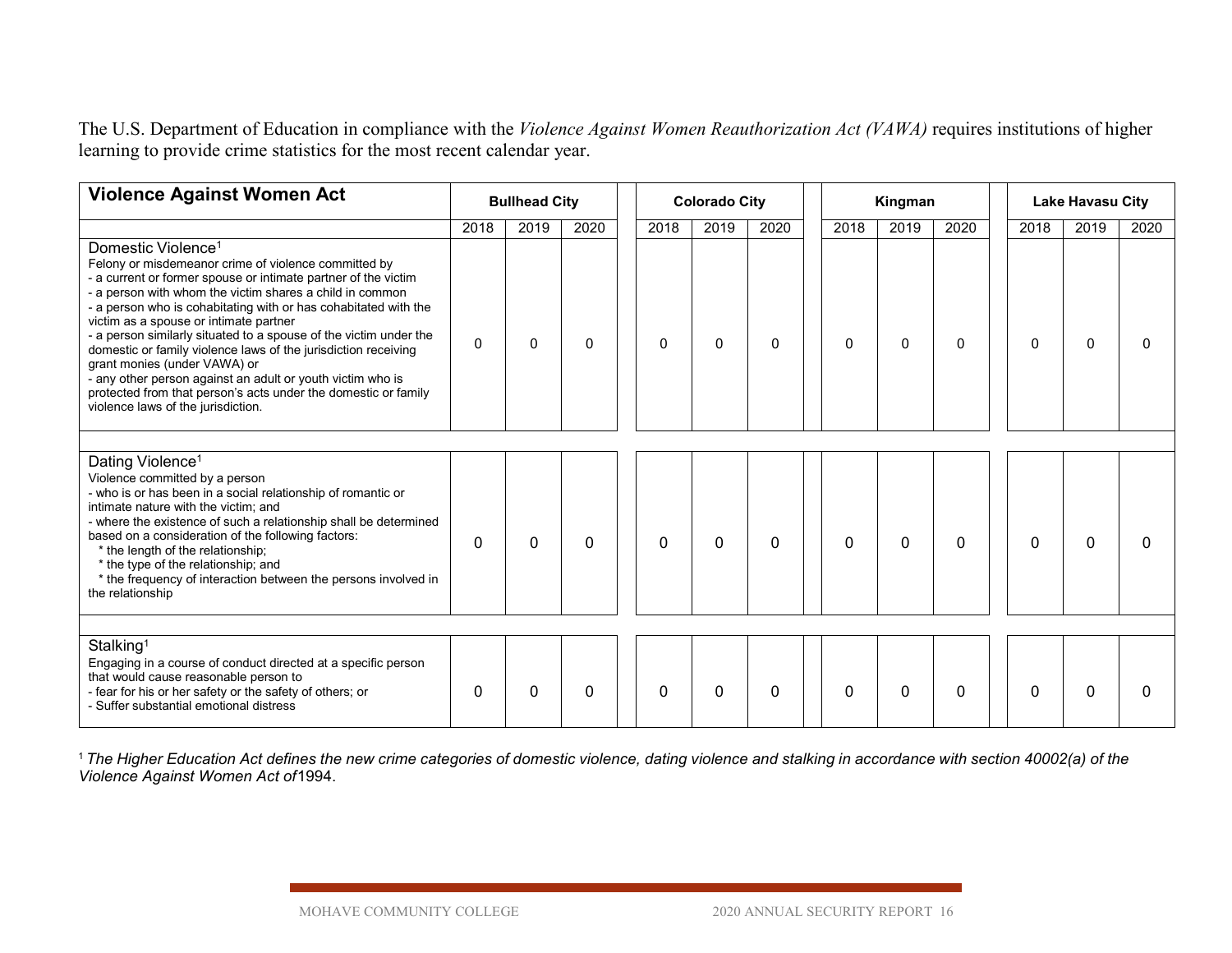The U.S. Department of Education in compliance with the *Violence Against Women Reauthorization Act (VAWA)* requires institutions of higherlearning to provide crime statistics for the most recent calendar year.

| <b>Violence Against Women Act</b>                                                                                                                                                                                                                                                                                                                                                                                                                                                                                                                                                                                                                                     |          | Kingman  |      |
|-----------------------------------------------------------------------------------------------------------------------------------------------------------------------------------------------------------------------------------------------------------------------------------------------------------------------------------------------------------------------------------------------------------------------------------------------------------------------------------------------------------------------------------------------------------------------------------------------------------------------------------------------------------------------|----------|----------|------|
|                                                                                                                                                                                                                                                                                                                                                                                                                                                                                                                                                                                                                                                                       | 2018     | 2019     | 2020 |
| Domestic Violence <sup>1</sup><br>Felony or misdemeanor crime of violence committed by<br>- a current or former spouse or intimate partner of the victim<br>- a person with whom the victim shares a child in common<br>- a person who is cohabitating with or has cohabitated with the victim as a spouse or intimate partner<br>- a person similarly situated to a spouse of the victim under the domestic or family violence laws of the<br>jurisdiction receiving grant monies (under VAWA) or<br>- any other person against an adult or youth victim who is protected from that person's acts under the<br>domestic or family violence laws of the jurisdiction. | 0        | $\Omega$ |      |
|                                                                                                                                                                                                                                                                                                                                                                                                                                                                                                                                                                                                                                                                       |          |          |      |
| Dating Violence <sup>1</sup><br>Violence committed by a person<br>- who is or has been in a social relationship of romantic or intimate nature with the victim; and<br>- where the existence of such a relationship shall be determined based on a consideration of the<br>following factors:<br>* the length of the relationship;<br>* the type of the relationship; and<br>* the frequency of interaction between the persons involved in the relationship                                                                                                                                                                                                          | $\Omega$ | 0        |      |
|                                                                                                                                                                                                                                                                                                                                                                                                                                                                                                                                                                                                                                                                       |          |          |      |
| Stalking <sup>1</sup><br>Engaging in a course of conduct directed at a specific person that would cause reasonable person to<br>- fear for his or her safety or the safety of others; or<br>- Suffer substantial emotional distress                                                                                                                                                                                                                                                                                                                                                                                                                                   | 0        | 0        |      |

<sup>1</sup>*The Higher Education Act defines the new crime categories of domestic violence, dating violence and stalking in accordance with section 40002(a) of the Violence Against Women Act of*1994.

2 *Mohave Community College (MCC) began reporting Non-Campus property information in 2010 prior data is not available as MCC did not have Non-Campus property prior to 2010. Non-*Campus property is defined as any building or property owned or controlled by a student organization that is officially recognized by the institution; or any building or property owned or controlled by an institution that is used in direct support of, or in relation to, the institution's educational purposes, is frequently used by student and is not within the same reasonably contiguous geographic area of the institution.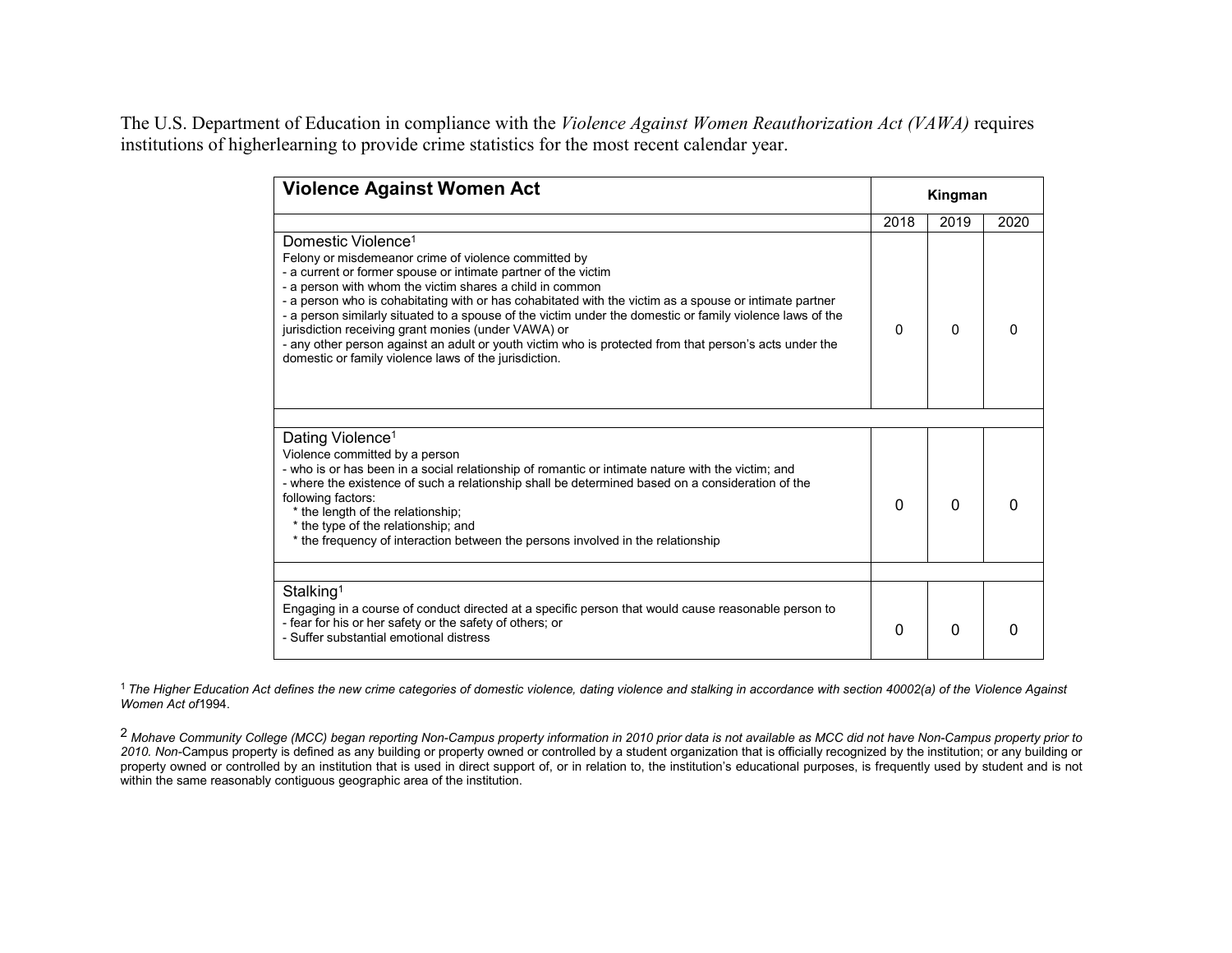For more information regarding crime statistics reporting for this and other campuses, visit the Office of Postsecondary Education (OPE) website at**:** <https://ope.ed.gov/campussafety/>

#### <span id="page-17-0"></span>**Sex Offender Registry and Access to Related Information**

The federal **Campus Sex Crimes Prevention Act,** enacted on October 28, 2000, went into effect October 28, 2002. The law requires institutions of higher education to issue a statement advising the campus community where law enforcement agency information provided by a State concerning registered sex offenders may be obtained. It also requires sex offenders already required to register in a State to provide notice, as required under State law, of each institution of higher education in that State at which the person is employed, carries on a vocation, or is a student.

This act amends the Family Educational Rights and Privacy Act of 1974 to clarify that nothing in that Act may be construed to prohibit an educational institution from disclosing information provided to the institution concerning registered sex offenders and requires the Secretary of Education to take appropriate steps to notify educational institutions that disclosure of this information is permitted.

MCC students or employees seeking to obtain sex offender registration information may contact the campus dean's office in person, during regular business hours, or by visiting the Arizona Department of Public Safety's web site at [http://www.azdps.gov/Services/Sex\\_Offender/.](http://www.azdps.gov/Services/Sex_Offender/)

## <span id="page-17-1"></span>**Alcohol and Substance Use Policies, Prevention and Resources**

The College is dedicated to providing a healthy, comfortable, and productive environment for students, faculty, staff, and guests. All members of the College community are expected to maintain self-control. Conduct should be consistent with ideals of academic excellence, health, and responsible social behavior, including recognition of the rights of others.

## *Alcohol Possession and Consumption*

Alcohol use, possession or distribution, except at approved College functions in accordance with College policies and procedures, and subject to statutory age restrictions.

All members of the College community should at all times be cognizant of and comply with state and local liquor laws. **It is unlawful in the state of Arizona for any person under the age of 21 to possess, purchase, or drink alcoholic beverages.** Providing alcoholic beverages to minors other than where the law provides is prohibited. A violation of this policy subjects the offender(s) to internal disciplinary and/or law enforcement action, which may include a court appearance citation or arrest.

## *Drug Possession and Consumption*

Every MCC student and employee shall be responsible for compliance with all local, state, and federal laws regarding controlled substances including, but not limited to, their use, sale, distribution, possession, or manufacture. Violations of any local, state, or federal law regarding controlled substances may subject the person to disciplinary proceedings without regard to any proceedings in local, state, or federal courts.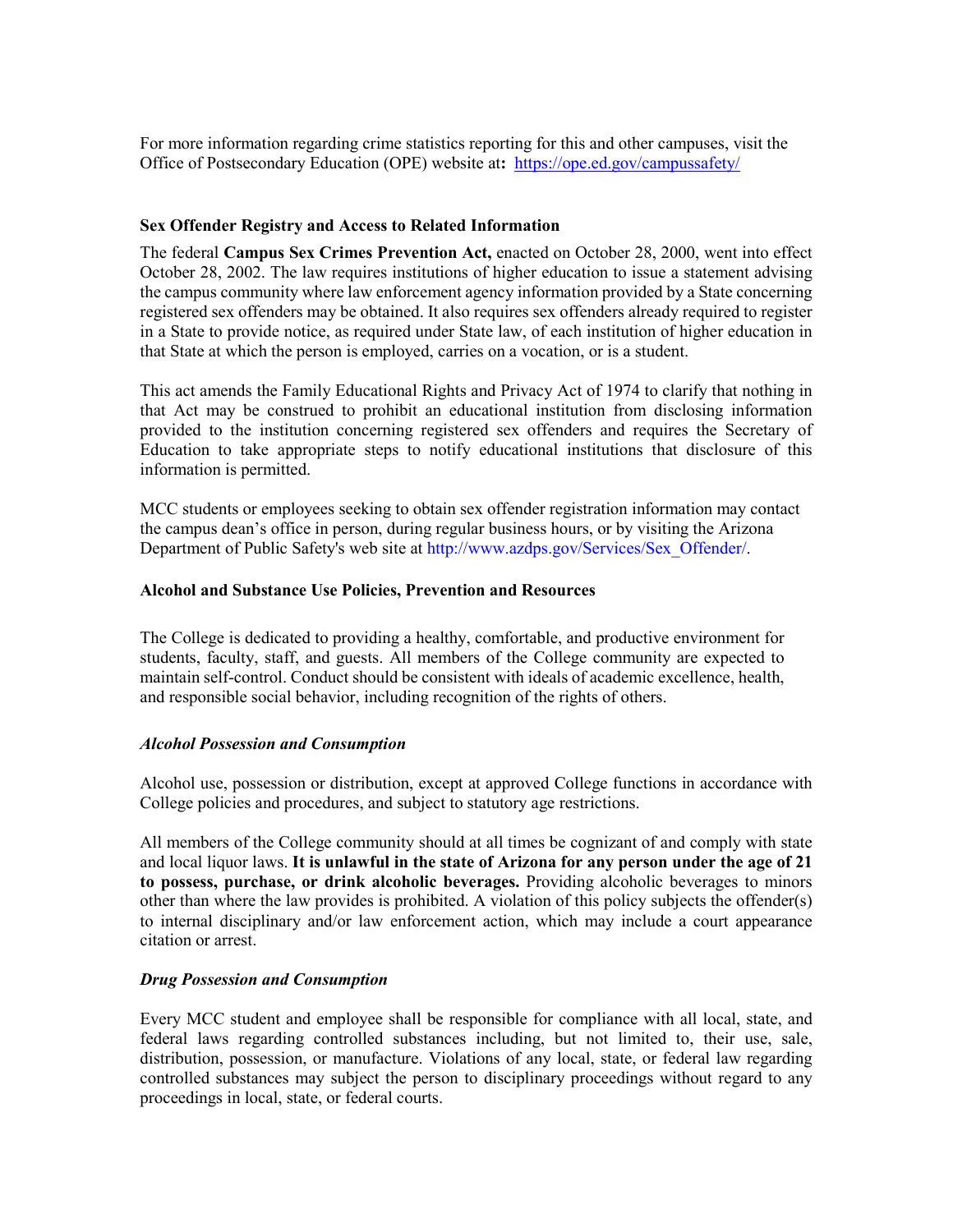The unlawful manufacture, distribution, dispensation, possession, or use of a controlled substance (including, but not limited to, marijuana and cocaine) and drug paraphernalia on College premises, or while participating in College events off College premises. Illegal use, possession, manufacturing or distribution of illegal or other controlled substances except as expressly permitted by law.

## <span id="page-18-0"></span>**College Disciplinary Programs**

When the standards of conduct regarding alcohol or illicit drugs are violated, sanctions may be imposed by the Dean of Student & Community Engagement. Possible sanctions include, but are not limited to: a warning, a fine or restitution, discretionary educational sanction, loss of privileges, notification of parents, suspension, or expulsion. The College will impose a minimum disciplinary penalty of suspension for a specified period of time or suspension of rights and privileges, or both, for conduct related to the use, possession, or distribution of drugs that are prohibited by state, federal, or local law.

## <span id="page-18-1"></span>**College Education Programs**

In accordance with the Drug Free Schools and Campuses Act, Mohave Community College has adopted and implemented a program to prevent the unlawful possession, use, or distribution of illicit drugs/alcohol by its students or employees on school premises or as part of any of its activities. Mohave Community College recognizes the importance of information about drug/alcohol abuse. Printed information is available on campus or electronically online regarding standards of conduct and legal and disciplinary sanctions for the unlawful possession or distribution of illicit drugs/alcohol.

Students struggling with addiction may benefit from counseling and/or other treatment programs. A variety of community resources may be available to assist them as well as counseling programs offered through the College. While MCC does not offer counseling on-site counseling, the College contracts with or partners with external agencies to provide behavioral and mental health support. Students should contact the Dean of Student & Community engagement on their campus or Student Success Center for information about these services.

## <span id="page-18-2"></span>**Sexual Misconduct Policy, Procedures, Prevention and Resources**

Sexual Harassment and Sexual Violence is viewed as a violation of Title IX of the Education Amendments of 1972 ("Title IX"), 20 U.S.C.§1681 et seq. Title IX is a Federal civil rights law that prohibits discrimination on the basis of sex in education programs and activities. All public and private elementary and secondary schools, school districts, Colleges, and universities (hereinafter "schools") receiving any Federal funds must comply with Title IX. Under Title IX, discrimination on the basis of sex can include sexual harassment or sexual violence, such as rape, sexual assault, sexual battery, and sexual coercion. Policies and definitions in this section are specific to Mohave Community College and the State of Arizona, as community colleges across in the state have adopted similar policies and language in adherence to Title IX. Definitions may differ slightly from those listed earlier but violations are equally subject to disciplinary and/or legal implications.

## *Sexual Harassment*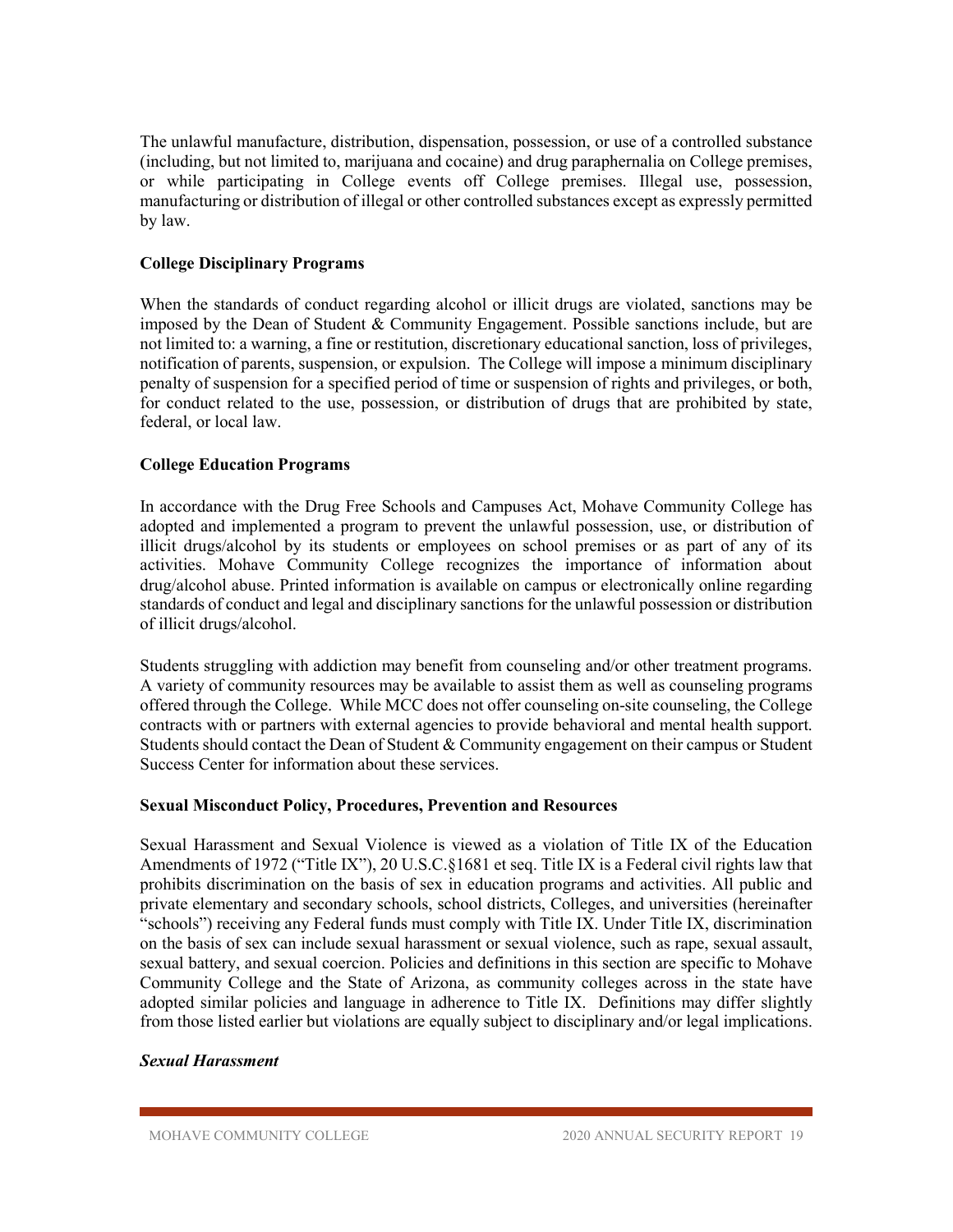The College does not tolerate sexual misconduct. The College prohibits all forms of sexual misconduct by students, whether perpetrated by a stranger or acquaintance, whether occurring on or off campus, and whether directed against a member of the College community or someone against outside the community. Such behavior will result in discipline and may also be a criminal violation.

Prohibited conduct ranges from acts of non-consensual sexual intercourse and non-consensual sexual contact, to sexual misconduct including, but not limited to, harassment of a sexual nature, sexual exploitation, stalking, relationship violence, voyeurism, exposure, video or audio taping of sexual activity, and sexual activity resulting from emotional coercion. The College may also discipline students and employees for inappropriate sexual behavior and forms of sexual misconduct that are not specifically listed here.

- **Sexual misconduct** is a broad term encompassing any unwelcome behavior of a sexual nature that is committed without consent or by force, intimidation, coercion, or manipulation. The term includes sexual assault, sexual harassment, sexual exploitation, and sexual intimidation as those behaviors are described later in this section. Sexual misconduct can be committed by men or women, and it can occur between people of the same or different sex.
- **Sexual harassment** is a form of discrimination that includes verbal, written, or physical behavior of a sexual nature, directed at someone, or against a particular group, because of that person's or group's sex, or based on gender stereotypes, when that behavior is unwelcome and submission or consent to the behavior is believed to carry consequences for the student's education, employment, or participation in a College activity OR the behavior has the purpose or effect of substantially interfering with the student's work or educational performance by creating an intimidating, hostile, or demeaning environment for employment, education, or participation in a College activity. Comments or communications could be verbal, written, or electronic. Behavior does not need to be directed at or to a specific student, but rather may be generalized unwelcomed and unnecessary comments based on sex or gender stereotypes.
- **Sexual assault** is any type of sexual contact or behavior that occurs by force or without consent of the recipient of the unwanted sexual activity. Included within this broad term are rape, attempted rape, statutory rape and incest, and, where active consent is absent, groping, forced kissing, sodomy, sexual assault with an object and fondling. Under Arizona law, the definition of "sexual assault" is "intentionally or knowingly engaging in sexual intercourse or oral sexual contact with any person without consent of such person." A.R.S. § 13-1406(A). "'Oral sexual contact' means oral contact with the penis, vulva or anus." A.R.S. § 13-1402(1). "'Sexual intercourse' means penetration into the penis, vulva or anus by any part of the body or by any object or masturbatory contact with the penis or vulva." Id. at § 13-1402(3).
- **Sexual exploitation** involves taking non-consensual sexual advantage of another person. Examples can include, but are not limited to electronically recording, photographing, or transmitting intimate or sexual utterances, sounds, or images without the knowledge and consent of all parties involved; voyeurism (spying on others who are in intimate or sexual situations); distributing intimate or sexual information about another person without that person's consent.
- **Sexual intimidation** involves threatening another person that you will commit a sex act against them; stalking; cyber-stalking; or engaging in indecent exposure.
- **Stalking** is engaging in a course of behavior, directed at a specific person that would cause a reasonable person to fear for their safety or the safety of that person's immediate family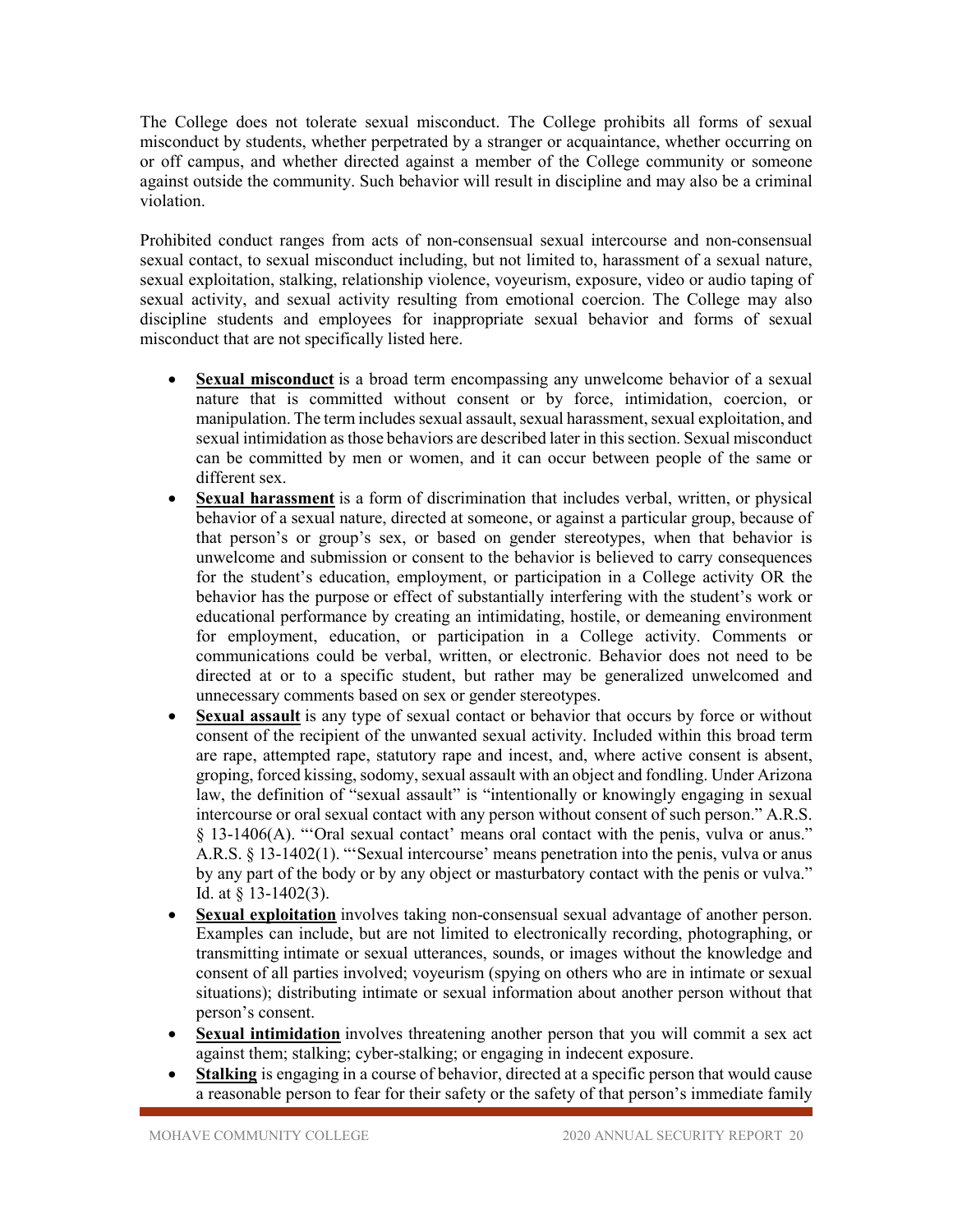member or the safety of others, or suffer substantial emotional distress. Stalking includes unwanted and repeated harassing behavior, such as following a person; appearing at a person's home, class or work; making frequent phone calls, emails, text messages, etc.; continuing to contact a person after receiving requests not to; leaving written messages, objects or unwanted gifts; vandalizing a person's property; and threatening, intimidating or intrusive behavior, and physical violence A.R.S. § 13-2923(A).

- **Dating violence** consists of violence committed by a person who is or has been in a social relationship of a romantic or intimate nature with the victim. The existence of such a relationship shall be determined by the victim with consideration of the length of the relationship, the type of relationship, and the frequency of interaction between the persons involved in the relationship. Relationship violence includes sexual or physical abuse or the threat of such abuse. There appears to be no specific definition of "dating violence" in Arizona's criminal code. Some forms of dating violence would constitute "domestic violence," discussed hereafter, which includes acts committed within a previous or current "romantic or sexual relationship." A.R.S.  $\S$  13-3601(A)(6).
- **Domestic violence** consists of violence committed by a current or former spouse or intimate partner of the victim; by a person with whom the victim shares a child in common; by a person who is cohabitating with or has cohabitated with the victim as a spouse or intimate partner; by a person similarly situated to a spouse of the victim under Arizona law; or by any other person against an adult or youth victim who is protected from that person's acts under Arizona law. In addition to dating violence and domestic violence, relationship violence includes any pattern of abusive behavior that is used by an intimate partner to gain or maintain power and control over the other partner. Relationship violence can be physical, sexual, emotional, economic, or psychological actions or threats of actions that influence another person.

## Further, **"Without consent"** includes any of the following:

- The victim is coerced by the immediate use or threatened use of force against a person or property.
- The victim is incapable of consent by reason of mental disorder, mental defect, drugs, alcohol, sleep or any other similar impairment of cognition and such condition is known or should have reasonably been known to the defendant. For purposes of this subdivision, "mental defect" means the victim is unable to comprehend the distinctively sexual nature of the conduct or is incapable of understanding or exercising the right to refuse to engage in the conduct with another.
- The victim is intentionally deceived as to the nature of the act.
- The victim is intentionally deceived to erroneously believe that the person is the victim's spouse.
- The victim is not yet eighteen years of age.

Active consent is needed to engage in sexual activity. Consent is informed, freely and actively given, mutually understandable words or actions that indicate a willingness to participate in a mutually agreed upon sexual activity. It is incumbent upon both parties to both obtain and give active consent prior to any sexual activity. Effective consent may never be obtained as a result of coercion, intimidation, threat of force, or force.

Consent must be present throughout the sexual activity – at any time, a participant can communicate that they no longer consent to continuing the activity. If there is confusion as to whether anyone has consented or continues to consent to sexual activity, it is essential that the participants stop the activity until the confusion can be clearly resolved.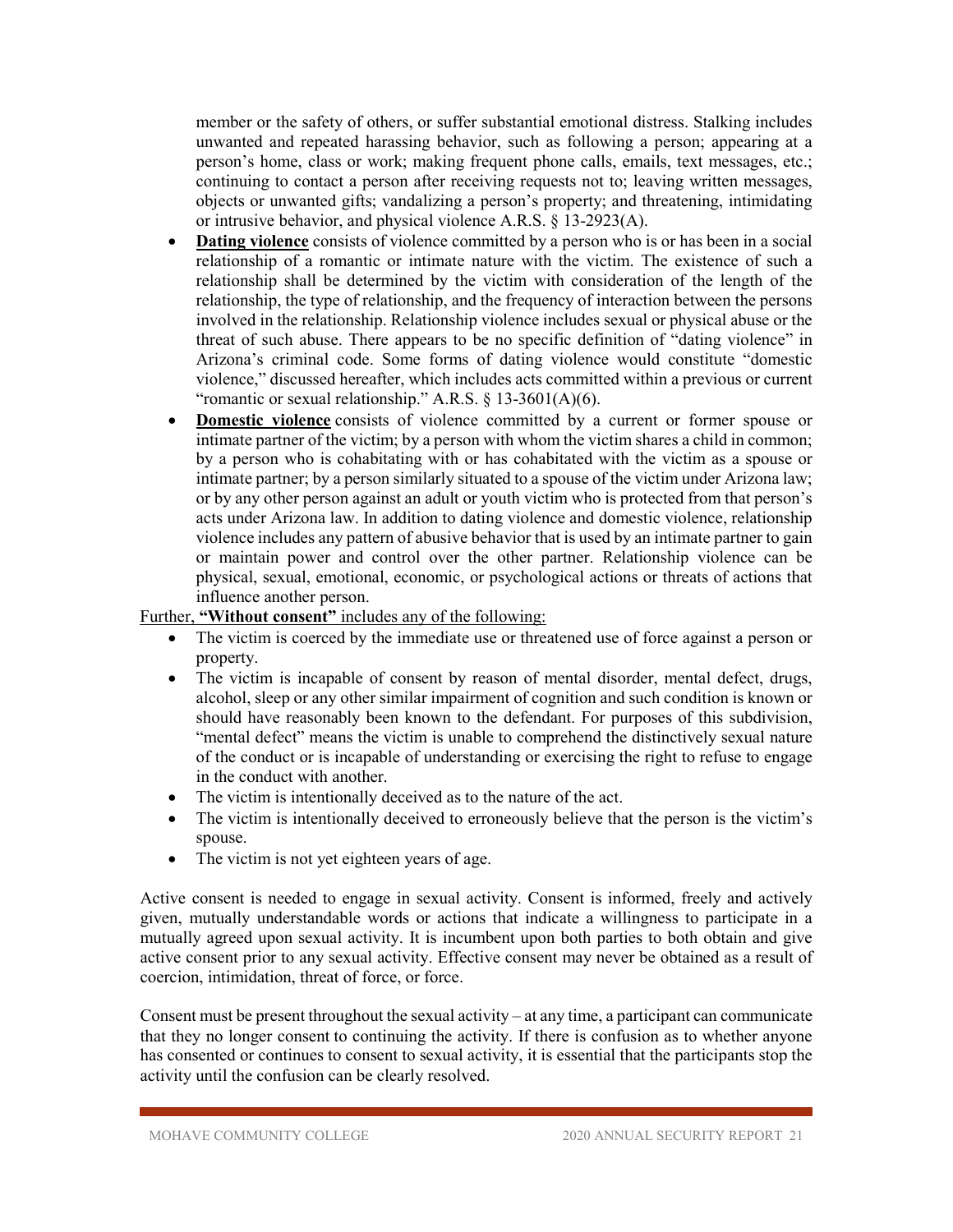In addition to being forbidden by this policy, sexual misconduct may be a violation of state criminal law and of other College policies, including the College's general policy against violence.

## *Preventing Sexual Assault & Reporting Incidents*

Sexual assault is an act of violence. Sexual assault should not happen in a learning environment, but it can, even with people you know and trust. Most sexual assaults are committed by acquaintances. This is sometimes referred to as acquaintance rape. For this reason, it is important for you to be assertive, direct, and clear in your communications. Be aware of your non-verbal and verbal communication. Always be on alert when you get in a car with someone you have just met (perhaps at a party or from online), no matter how nice the person seems. Also, it is a good practice to never leave your drink unattended if at a party or social gathering. The use of alcohol and drugs at social gatherings dramatically increases the risk of sexual assault for college students.

If you have been sexually assaulted on campus, report the crime to the Title IX Coordinator at [titleix@mohave.edu.](mailto:titleix@mohave.edu) Reporting does not mean you must take legal action. This is a choice you can make later. By reporting the crime, though, you may help to stop a rapist. Chances are that the person has raped before and will rape again, until apprehended. If you have been raped, preserve physical evidence that could be useful later on. Do not change clothes, bathe, or use the bathroom. Do seek medical care immediately, whether or not you report the crime. In addition to taking care of obvious injuries, you need medical care to protect you from unwanted sexually transmitted diseases/infections.

When a student makes a report, College administration and the Title IX team will:

- Make sure the student is out of immediate danger.
- Be willing to listen talk to the student privately and treat them with respect, sensitivity and dignity.
- Encourage the victim to file a complaint with the Title IX Coordinator/trained Title IX Advisor.
- Discuss confidential reporting options if confidentially is desired.
- Serve as a resource and work with them regarding accommodations or other support.
- Report the incident to the Title IX Coordinator or their designees with all relevant details.

Even if an assault took place on non-College property or was reported to a law enforcement agency, students are encouraged to contact a member of the Title IX team for assistance with safety issues while on campus.

## *Campus Sexual Assault Victim Bill of Rights*

Both the accuser and accused have rights in regard to sexual assault investigations. The accused students will have the same rights as any student involved in the disciplinary process. As necessary, victims of sexual assault may take advantage of any and all rights that the College has established for such victims. Victims of sexual assault will have the right to the following:

- 1. Reasonable changes to the academic and/or living situations;
- 2. Referrals to counseling, assistance in notifying law enforcement;
- 3. Same opportunity as accused to have others present at disciplinary hearing/meetings;
- 4. Unconditional notification of outcomes of disciplinary hearing sanctions and terms of sanction in place;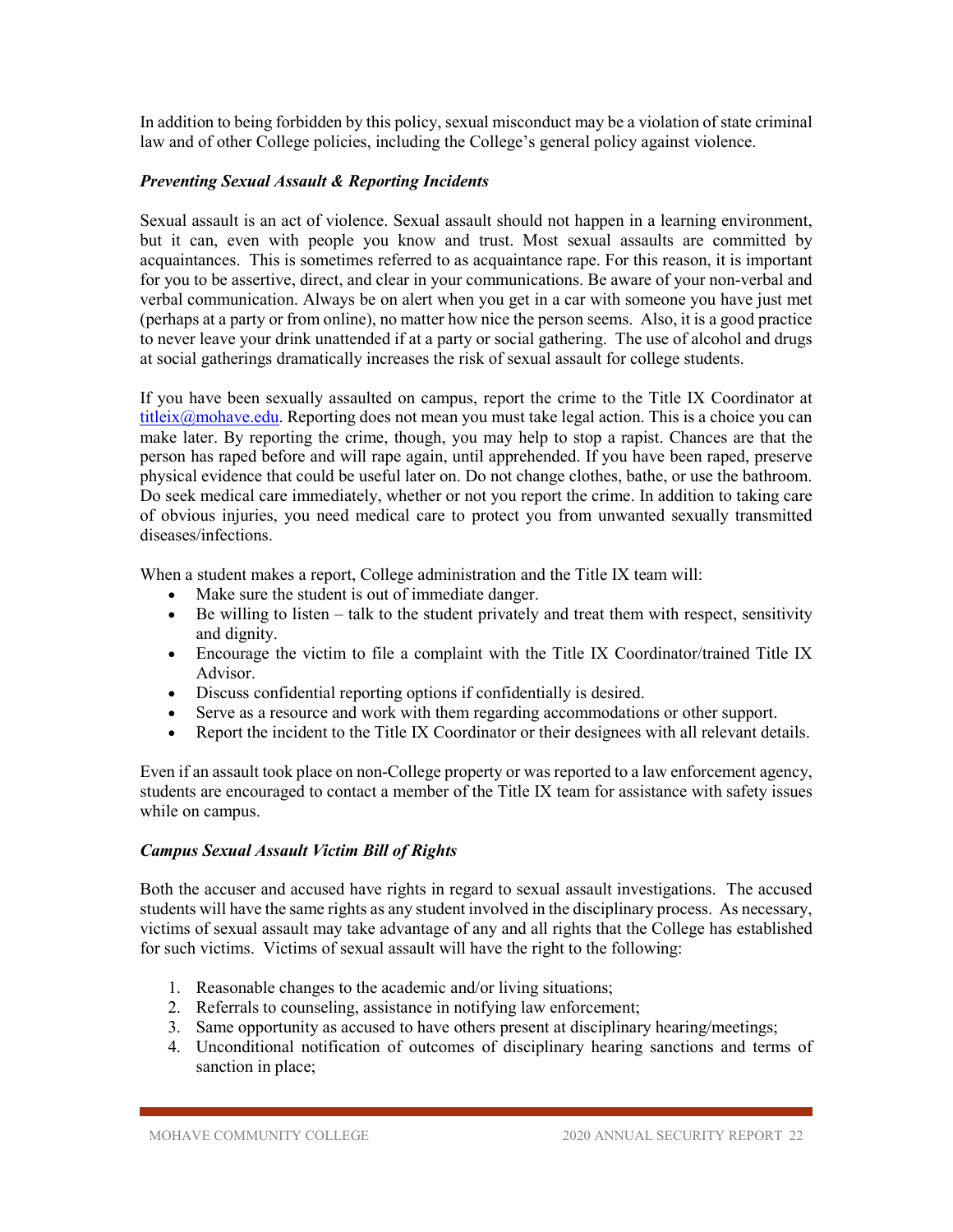- 5. Opportunities and assistance to speak (or choose not to speak) to anyone regarding the outcome; and
- 6. Name and identifying information kept confidential (FERPA right).

## <span id="page-22-0"></span>**Weapons Policy**

For the purpose of this policy, a weapon is defined as any object or substance designed to inflict a wound, cause injury, or incapacitate, including without limitation all firearms, BB guns, air guns, pellet guns, switchblade knives, knives with blades five inches long or more. Unauthorized use, possession, or display of firearms and other weapons, dangerous instruments, explosive devices, torches, devices with open flames or fireworks on Mohave Community College property or at college sponsored events is prohibited. (References: ARS §12-781, 13-2911, 13-3102, 13-1502, and 13-1503)

Subject to ARS §12-781, a person may lawfully transport or lawfully store a firearm that is both 1) in a person's locked and privately owned motor vehicle or in a locked compartment on the person's privately owned motorcycle and 2) not visible from the outside of the motor vehicle or motorcycle.

Persons excluded from this policy: Any certified peace officer currently employed by a law enforcement agency.

Persons not excluded from this policy: Concealed carry permit holders.

## <span id="page-22-1"></span>**Missing Students Policy**

Mohave Community College does not maintain on-campus student housing facilities. Therefore, MCC is exempt from this requirement.

## <span id="page-22-2"></span>**General Crime Prevention Tips**

- Avoid walking alone, particularly after dark. If walking alone is unavoidable, be aware of your surroundings and let someone know when to expect you.
- Walk purposefully and make eye contact with strangers.
- Avoid shortcuts. The shortest route is not always the safest route. Walk along the mid-point between curbs and buildings and away from alleys and bushes.
- Dress for mobility, particularly after dark.
- Avoid deserted areas, poorly lit streets, alleys, and pathways.
- Never jog alone after dark.
- When walking or jogging, go against the flow of traffic; that makes it harder for motorists to bother you. (If harassed from a car, walk or run in the opposite direction. Scream if you are truly frightened.)
- Do not jog while wearing stereo headphones. It's important to be alert to what's happening around you.
- Carry your personal belongings in a backpack or similar container that will enable your arms and hands to be free at all times.
- Avoid approaching your car with bundles that restrict use of your arms. If you've been shopping, ask the store for assistance.
- Always have your keys ready to unlock the door to your car or residence and enter without delay. Lock the doors after you get inside.